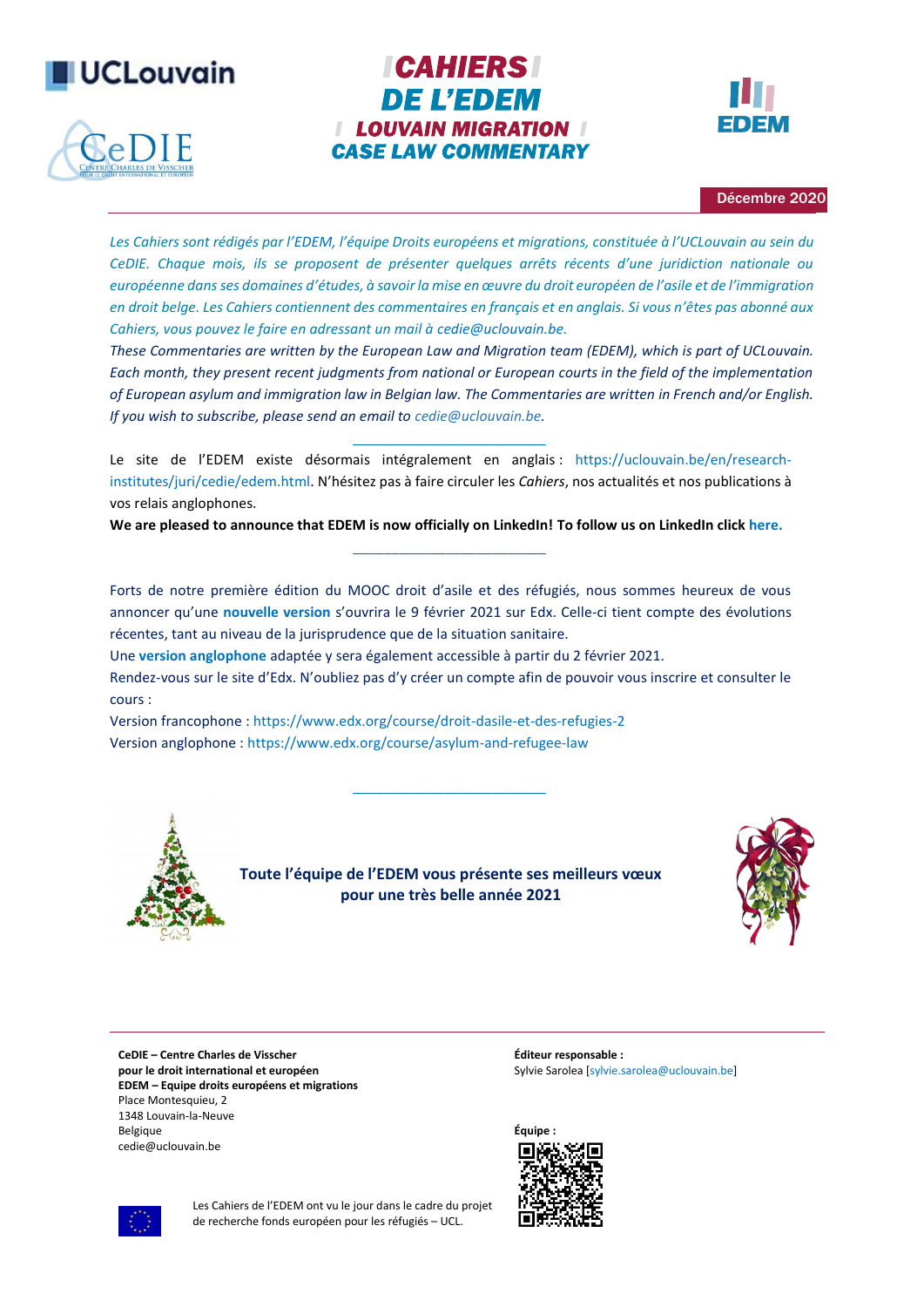#### **Sommaire**

**1. [Court of Justice of the European Union, judgement of 24 november 2020, joined cases](#page-2-0)**  *RNNS and KA* **[\(Joined cases C-225/19 and C-226/19\), EU:C:2020:951](#page-2-0) – No objection [without substantiation? The visa applicant's right to an effective remedy in the case of](#page-2-0)  consultation procedures.** *Eleonora Frasca***[....................................................................](#page-2-0) 3**

**Community Code on Visas – Appeal against a decision to refuse a visa – Procedure of prior consultation of central authorities of other Member States – Scope of judicial review – Right to an effective remedy.**

 *With the ruling [RNNS and KA](http://curia.europa.eu/juris/document/document.jsf?text=&docid=234205&pageIndex=0&doclang=en&mode=lst&dir=&occ=first&part=1&cid=20159583) (C-225/19 and C-226/19), the CJEU deals with the prior consultation procedure in the context of visa application whereby a Member State can object to the issuing of a Schengen visa by another Member States. On the one hand, the Court strengthens the procedural safeguards surrounding the decision of refusal, by clarifying (and expanding) the scope of the duty to state reasons for the decision of refusal. On the other hand, it complexifies the scope of the right to an effective remedy (and of appeal procedures) by judging that the domestic Court that adopted the final decision on the visa cannot review the merits of the objection of the other Member State.*

**2. [European Court of Human Rights, 27 october 2020,](#page-9-0)** *M.a. v. Belgium***, app. n° 19656/18 – [The two faces of the moon of a decision condemning the 2017 cooperation between](#page-9-0)  Belgium and Sudan***. Marion de Nanteuil [....................................................................](#page-9-0)* **10**

**Art. 3 ECHR – Burden of proof – Risk assessment – Cooperation with third countries – Missions of identification – Principle of** *non-refoulement* **– Due diligence obligations.**

*In this case, the ECtHR ruled that Belgium had not respected its procedural obligations under Article 3 in relation to a Sudanese national who was deported to Sudan following the visit of a Sudanese identification mission. This decision should be welcomed in that it grants significant importance to the vulnerability of irregular migrants and thus further endorses a greater responsibility for national authorities to investigate risks under Article 3, including in relation to individual situations. However, this contribution contends that the Court missed the opportunity to take a more radical approach towards identification missions from the migrants' country of origin. It argues that this method of migration management can constitute a novel form of violation of the principle of non-refoulement and claims that the manner in which the identification mission was organised is incompatible with the obligations of due diligence lying on Belgium.*

**3. Cour d'appel Bruxelles ([fr\), 5 mars 2020, n°2020/KR/60](#page-18-0) – La reconnaissance d'un droit [subjectif au rapatriement dans le chef des enfants belges retenus en Syrie](#page-18-0) : un grand pas en avant.** *Laura Cools* **[.................................................................................................19](#page-18-0)**

**Assistance consulaire – Rapatriement - intérêt supérieur de l'enfant – Camps d'Al Hol et Roj en Syrie – rapatriement conjoint - enfants nés en Syrie d'un parent djihadiste belge – application extraterritoriale des droits fondamentaux.**

La Cour d'appel de Bruxelles déduit du principe de l'intérêt supérieur de l'enfant et de la déclaration *[du gouvernement belge](https://www.vrt.be/vrtnws/nl/2017/12/22/automatisch-terugkeerrecht-voor-kinderen-is-strijders-van-minder/) de décembre 2017 sur le rapatriement automatique des enfants belges de moins de 10 ans, l'existence d'un droit subjectif au rapatriement dans le chef des enfants de djihadistes belges retenus dans les camps en Syrie, lorsqu'ils se trouvent dans une situation de détresse dont ils ne peuvent être extraits que par un rapatriement.*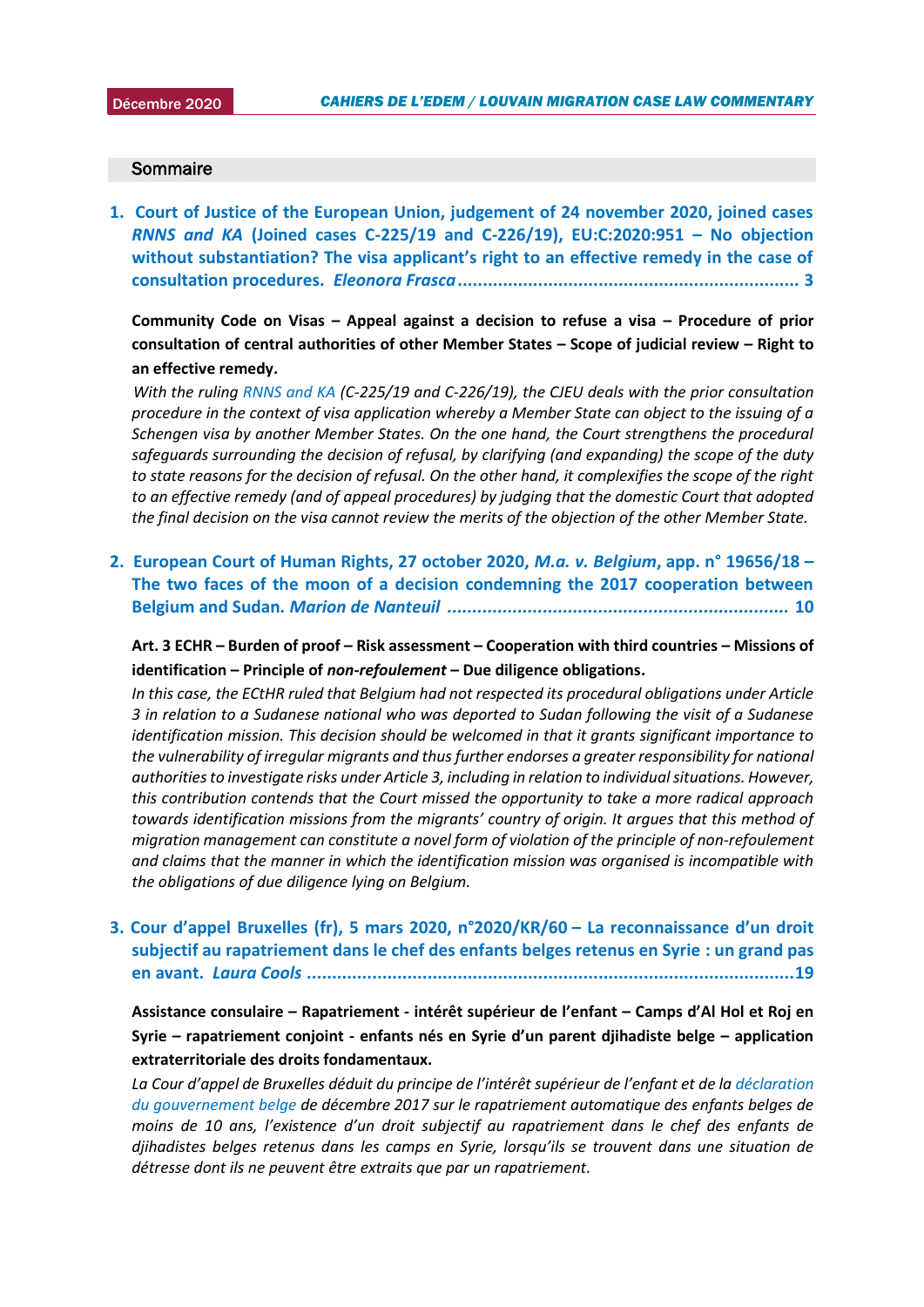# <span id="page-2-0"></span>**1. COURT OF JUSTICE OF THE EUROPEAN UNION, JUDGEMENT OF 24 NOVEMBER 2020, JOINED CASES** *RNNS AND KA*  **(JOINED CASES C-225/19 AND C-226/19), EU:C:2020:951**

# **No objection without substantiation? The visa applicant's right to an effective remedy in the case of consultation procedures**

*Eleonora Frasca*

## **A. Facts and ruling**

The preliminary ruling of the Court of Justice of the European Union (CJEU) i[n RNNS and KA](http://curia.europa.eu/juris/document/document.jsf?text=&docid=234205&pageIndex=0&doclang=en&mode=lst&dir=&occ=first&part=1&cid=20159583) (C-225/19 and C-226/19) concerns the interpretation of the provision on visa refusal of the [Visa Code](https://eur-lex.europa.eu/legal-content/EN/TXT/?uri=CELEX%3A32009R0810&qid=1609240925913) (Article 32) in light of the right to an effective remedy. It rules on the specific situation of a refusal decision by a Member State is based on the objection expressed by another Member State in the context of the prior consultation procedure.

The judgment gives additional clarifications on the scope of the right to an effective remedy enshrined in Article 47 of the [EU Charter of Fundamental Rights](https://eur-lex.europa.eu/legal-content/IT/TXT/?uri=CELEX:12012P/TXT) and guaranteed to third country nationals who apply for Schengen short-term visa against visa refusal. As regards consultation procedures, part of the legal problem in these cases arise from the vagueness of the wording of the standard form for the notification of visa refusal to the applicant. However, this does not mean that the procedural guarantees can be disregarded, including the scope of the duty to state reasons for the decision of refusal, which surround the right to an effective remedy of the visa applicant. Those clarifications will help the national immigration authorities who, in their everyday practice, deal with the consultation procedures. If, on the one hand, they provide clearer procedural safeguards to visa applicants in discerning their chances of appeal, yet on a more negative note, they also risk discouraging appeal procedures.

Opportunely, the wording of the standard form for the notification of visa refusal was amended by the EU legislature with the reform of the Visa Code [\(Regulation \(EU\) 2019/1155 amending Regulation](https://eur-lex.europa.eu/legal-content/EN/TXT/?uri=uriserv%3AOJ.L_.2019.188.01.0025.01.ENG)  [\(EC\) No 810/2009 establishing a Community Code on Visas\)](https://eur-lex.europa.eu/legal-content/EN/TXT/?uri=uriserv%3AOJ.L_.2019.188.01.0025.01.ENG). In the new standard form, the various grounds for refusal referred to in Article 32 are now set out separately. The *RNNS and KA* judgment complements this legislative improvement.

#### *1. Facts and circumstances of the case (§ 12-31)*

The preliminary questions have been referred by the Dutch District Court of The Hague in the context of disputes opposing failed visa applicants to the Dutch Minister of Foreign Affairs. In the prepandemic era, travelling for tourism, economic activity or family matters was much easier than today. RNNS, an Egyptian national married to a Dutch citizen, was willing to visit his parents-in-law in the Netherlands (C-225/19) and for that purpose applied for a short-term visa at the Dutch consulate. KA, a Syrian national who lives in Saudi Arabia, applied for the same visa to visit her children living in the Netherlands (C-226/19). Both visa applications were rejected by the Dutch Minister, applying Article 32 (1) to (3) of the Visa Code, on the ground that one or more Member States had considered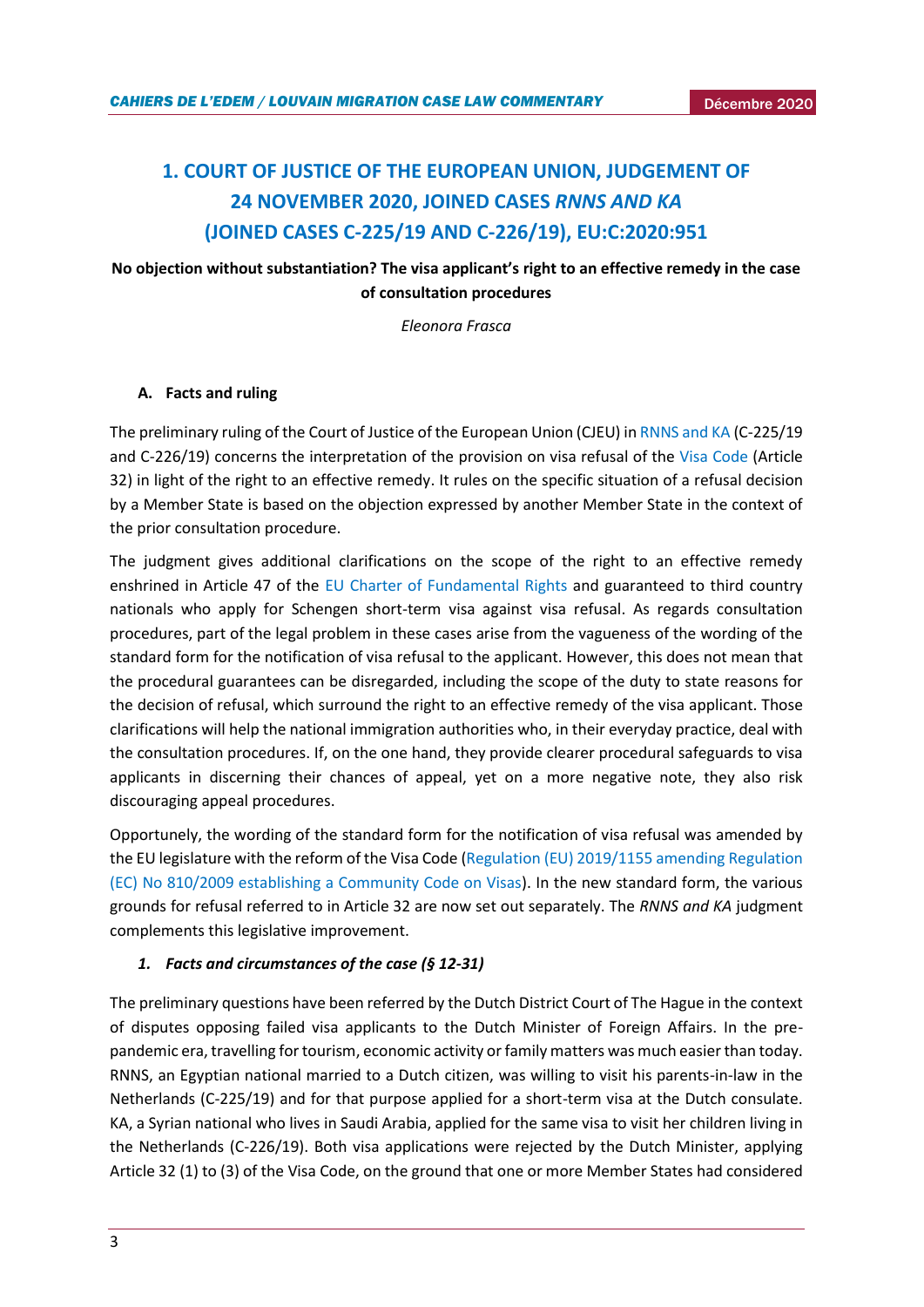RNNS and KA to be a threat to public order, internal security, the public, or to the international relations of one of the Member States. In fact, Hungary objected to the issuing of a visa to RNNS while Germany objected to the issuing of KA's. Neither country had issued an alert for the purpose of refusing a visa in the Visa Information System (VIS). Since data on consultation procedures are not available, it is difficult to evaluate their use and outcomes, and it is unclear whether the objection automatically results in the refusal of the visa (see the comprehensiv[e expert opinion,](https://migrationlawclinic.files.wordpress.com/2020/11/expert-opinion-visa-consultation-final.pdf) p. 11-14). That was the case for RNNS and KA who were notified the visa refusal decision by means of the standard form (Annex VI of the Visa Code). The form did not contain any mention of the identity of the Member State objecting the issuing of the visa, the reasons for the objection or any information concerning the possibility of bringing proceedings in the objecting Member States. Both applicants submitted a complaint – later rejected – against the refusal decision to the Minister in order to seek information about the identity of the Member State and the reasons behind the objection it had raised.

In the main proceedings, the applicants argued that they have been deprived of their right to effective remedy since they were not able to challenge the Minister's decisions or their substance. Therefore, the domestic judge decided to refer four main questions (§ 30), identical in the joined cases, to the Court of Justice concerning the interpretation of Article 32(1)(a)(vi) of the Visa Code.

In essence, the domestic Court wonders whether Article 32(2) and (3) of the Visa Code, read in the light of Article 47 of the Charter, must be interpreted as meaning: 1) first, that a Member State which has adopted a final decision of visa refusal on the basis of a Member States' objections as an outcome of the consultation procedure [Article 32(1)(a)(vi)] is required to indicate, in that decision, the identity of the Member State which raised that objection, the specific ground for refusal based on that objection and the remedies available against that objection and, 2) secondly, that, where an appeal is lodged against that decision on the basis of Article 32(3) of that code, the courts of the Member State which adopted that decision must be able to examine the substantive legality of the objection raised by that other Member State to the issuing of the visa.

#### *2. Judgement and reasoning of the Court (§32-57)*

The Court's reasoning on the interpretation of Article 32(2) and (3) of the [Visa Code,](https://eur-lex.europa.eu/legal-content/EN/TXT/?uri=CELEX%3A32009R0810&qid=1609240925913) read in the light of Article 47 of th[e Charter,](https://eur-lex.europa.eu/legal-content/IT/TXT/?uri=CELEX:12012P/TXT) is built around two main points:

First, the scope of the statement of reasons in the decision of visa refusal by a Member State (§34- 47): the Court states that a Member State which has adopted a final decision refusing to issue a visa on the basis of Article 32(1)(a)(vi) of the Visa Code – because another Member State objected to the issuing of that visa – must indicate, in that decision, under the "remarks" section of the standard form, 1) the identity of the Member State which raised that objection, 2) the specific ground for refusal based on that objection, (3) accompanied, where appropriate, by the essence of the reasons for that objection, and the authority which the visa applicant may contact in order to ascertain the remedies available in that other Member State.

Second, the scope of the judicial review (§48-56): the Court drew a distinction between the judicial review of the legality of the final decision of visa refusal carried out by a Member State and the judicial review of the substantive legality of the objections raised by another Member State, in the context of the prior consultation procedure. Where an appeal is lodged against that decision based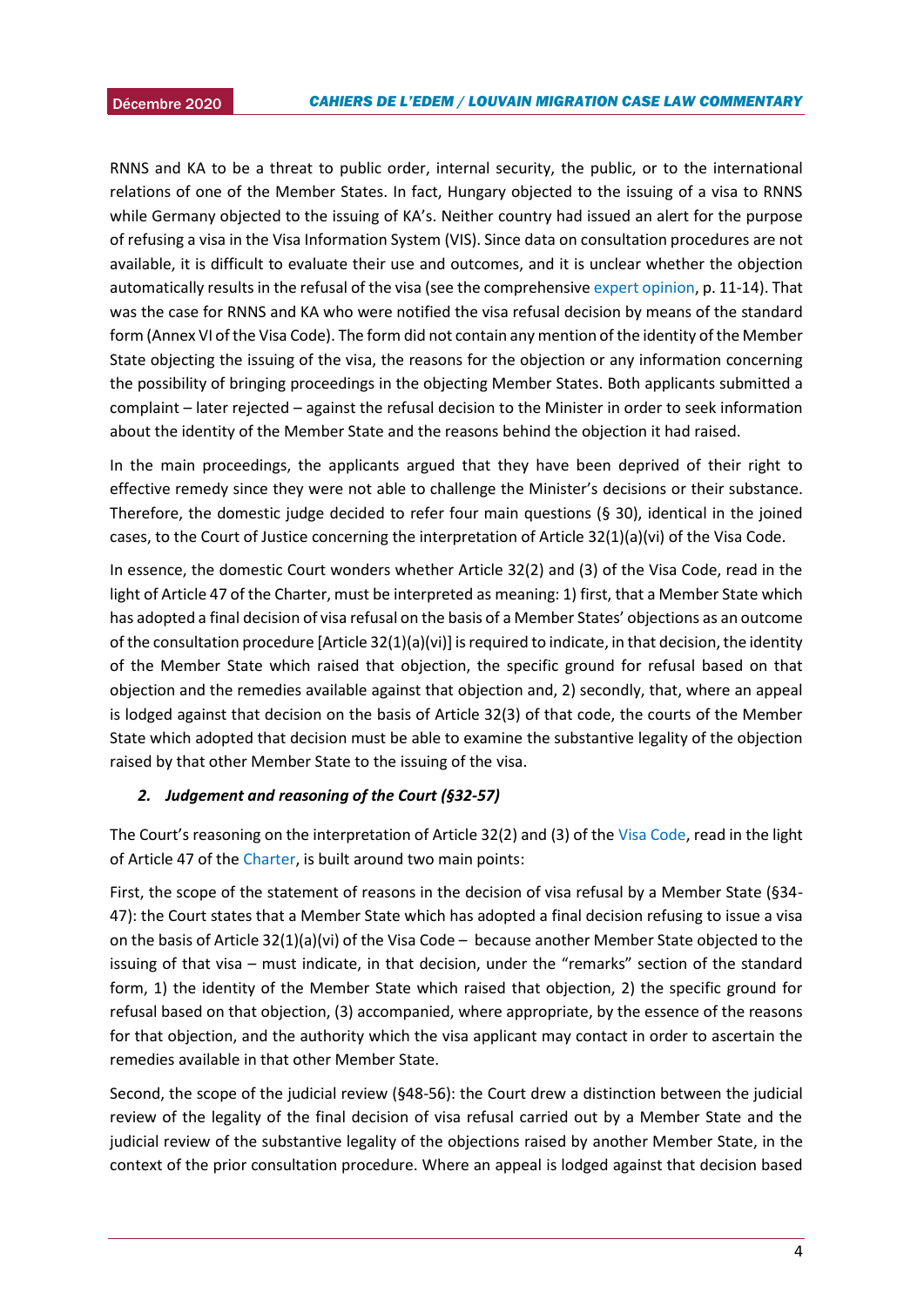on Article 32(3) of the Visa Code, the courts of the Member State which adopted that decision cannot examine the substantive legality of the objection raised by another Member State to the issuing of the visa. The examination of the merits of the objection raised by another Member State is a matter for the national courts of *that other* Member State.

## **B. Discussion**

This is not the first time that the CJEU interprets the Visa Code and aspects related to the visa applicant's right of appeal against a decision of refusal. I will first recall the principles governing visa application procedural safeguards in general, and the right of appeal against the visa refusal, by particularly summarizing the previous case-law of the CJEU. Then, I will comment individually on the two points decided upon by the Court, namely the scope of the obligation to state reason and the scope of the right to an effective remedy in the context of visa refusal decisions.

# - **The principles governing the duty to state reasons for visa refusal and right of appeal against a refusal decision**

The adoption of the Visa Code in 2009 made public a number of rules relating to visa policy that had never been published before in several Member States. By regulating the procedures and conditions for issuing short-term visa − which allow the visa holder to stay anywhere within the EU territory − the harmonization of visa policy had the effect of increasing transparency (including transparency of the visa refusal process) and fostering the equal and dignified treatment of visa applicants. These positive effects stem from the strengthened procedural guarantees, such as the obligation to state reasons for refusal and the right of appeal against that refusal.

In [Koushkaki](http://curia.europa.eu/juris/liste.jsf?num=C-84/12&language=IT) (C-84/12, EU:C:2013:862), the Court held that the grounds for refusal are exhaustive (§38 and 47). If the entry conditions that a visa applicant must fulfil for the issue of a uniform visa are harmonized, there cannot be differences between the Member States as regards the *determination* of the grounds for refusal (§45). However, national authorities are left with a wide margin of discretion as regards the conditions for applying the grounds for refusal and the evaluation of the relevant facts, as long as the decision of refusal is substantiated in concrete terms following a complex individual examination of the visa application (for a commentary se[e here\)](http://eulawanalysis.blogspot.com/2014/01/do-potential-asylum-seekers-have-right.html).

I[n El Hassani](http://curia.europa.eu/juris/liste.jsf?language=en&num=C-403/16) (C-403/16, EU:C:2017:960), the Court affirmed that the provisions of the Visa Code must be interpreted in accordance with the fundamental rights and principles recognized by the EU Charter (§32), including when the Member States adopt a decision of visa refusal. By limiting the procedural autonomy of Member States, the Court affirmed that Article 32(3) of the Visa Code, read in the light of Article 47 of the Charter, requires Member States who have taken the *final* decision to provide for an appeal procedure against visa refusal decisions in their national law (§24). The procedure must, at a certain stage, guarantee a judicial appeal (§41 and 42). While the Member States retain a certain degree of autonomy in the implementation of the effective remedy, two cumulative conditions must be met, namely the respect for the principle of equivalence (these rules are not less favorable than those governing similar domestic situations) and the respect for the principle of effectiveness (they do not make it excessively difficult or impossible in practice to exercise the rights conferred by EU) (§26).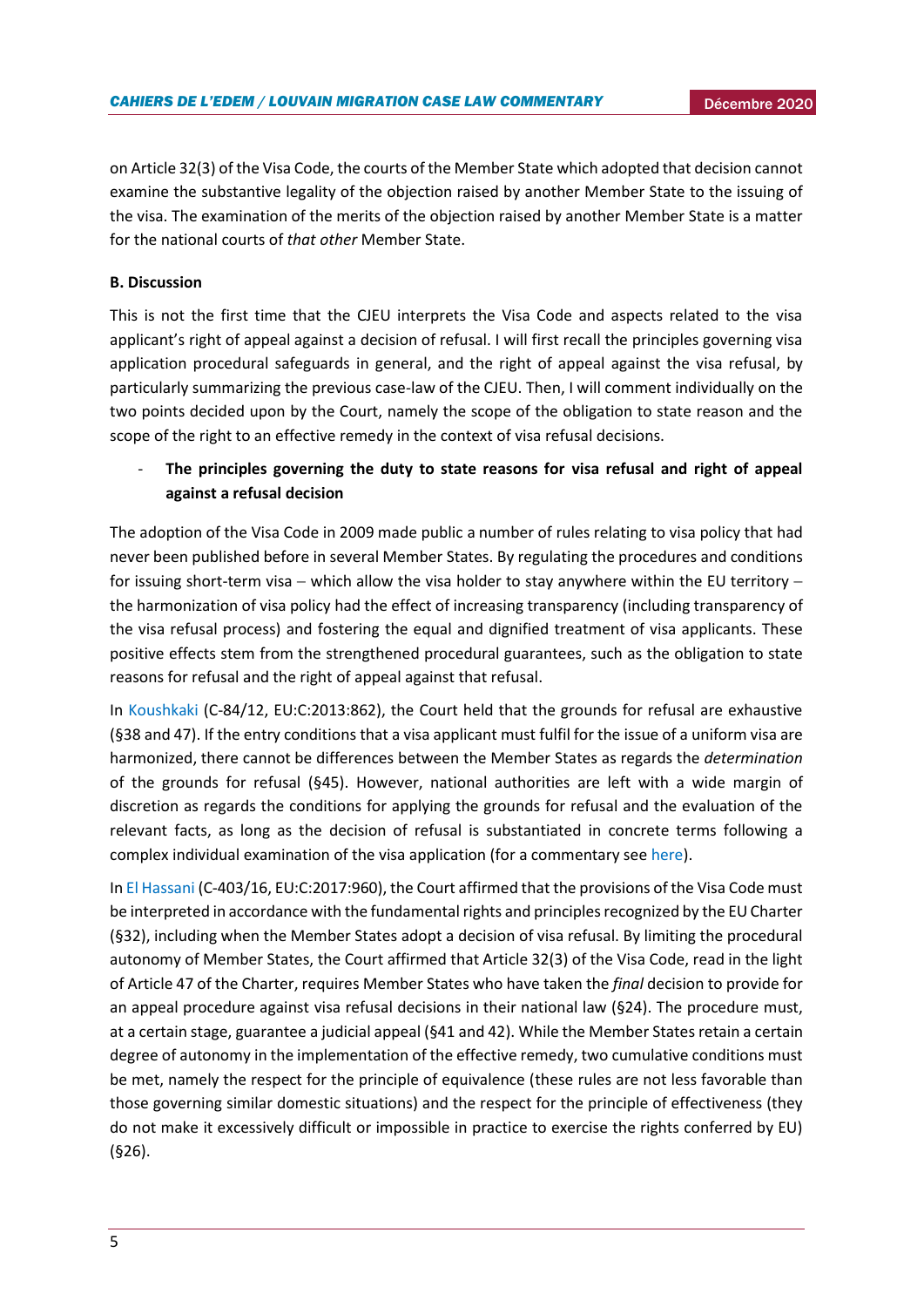In [Vethanayagam](https://eur-lex.europa.eu/legal-content/EN/TXT/PDF/?uri=CELEX:62017CJ0680&from=EN) (C-680/17, EU:C:2019:627), the Court dealt with the effective remedy against a *final* decision of visa refusal when more than one Member State is involved. The case concerned the interpretation of visa representation agreements concluded according to Article 8 of the Visa Code (for a commentary of this case, see a [previous edition](https://uclouvain.be/fr/instituts-recherche/juri/cedie/actualites/conclusions-de-l-avocate-generale-sharpston-dans-l-affaire-vethanayagam-c-680-17.html) of the Cahier de l'EDEM). Those agreements have a strong impact on the applicant's right to an effective remedy in the case of visa refusal: where a representation arrangement is in place, the Member State competent for examining and deciding on the visa application (the *representing* State) is also *exclusively* competent to rule on the appeal (§77) on behalf of the Member State of destination (the *represented* State). The Court held that such interpretation is consistent with the fundamental right to effective judicial protection (§88). Advocate General Sharpston expressed a different view in her opinion (EU:C:2019:278): she suggested to privilege the "natural *forum*" of the applicant, that of the Member State which is the "sole or main destination of the visa applicants" (§81 of her opinion).

Similarly, the RNNS and KA case also concerned with a visa refusal when more than one Member State is involved: the consultation procedure envisaged in Article 22 of the Visa Code.

## - **The consultation procedure resulting in the objection to the issuing of visa**

According to Art. 32 (1)(a)(vi) of the Visa Code, a visa is to be refused if the applicant is considered to be a threat to public order, internal security or public health as defined in Article 2(21) of the [Schengen Borders Code](https://eur-lex.europa.eu/legal-content/EN/TXT/?uri=celex%3A32016R0399) or to the international relations of any of the Member States. In order to verify this entry condition, the Member State examining the visa application consults the central authorities of the other Member States which can raise objections to the issuing of the visa as the Art. 22(1) and (2) of the Visa Code on consultation procedures.

Logically, if the entry conditions at Art. 21(2) are not fulfilled, the visa *can* be refused. I say *can* because Member States still have the option in exceptional circumstances to issue a visa with limited territorial validity, despite an objection by the Member State consulted in accordance with Art. 22 of the Visa Code (Art. 25 (1)(a)(ii) of that same Code).

## - **The scope of the duty to state reasons of a visa refusal (§ 34-47)**

As it has been recalled, the authority refusing a visa to the applicant has the duty to substantiate the reasons for refusal. To reaffirm the importance of the duty to state reasons for visa refusal, the Court relies on the right to a good administration as a general principle of the EU (§34 referring to [PI,](http://curia.europa.eu/juris/liste.jsf?num=C-230/18) C-230/18) and on the caselaw on the effectiveness of the judicial review guaranteed by Article 47 (§43 [Heylens and Others](https://eur-lex.europa.eu/legal-content/EN/TXT/?uri=CELEX%3A61986CJ0222)*,* 222/86, EU:C:1987:442 and [ZZ](http://curia.europa.eu/juris/liste.jsf?num=C-300/11&language=IT)*,* C-300/11, EU:C:2013:363). As recalled by Advocate General Pikamäe, Article 47 might be given a more limited scope provided that the limitation does not amount to disregarding the essence of the right (§50 of his [opinion,](http://curia.europa.eu/juris/document/document.jsf?text=&docid=230787&pageIndex=0&doclang=en&mode=lst&dir=&occ=first&part=1&cid=20159583) EU:C:2020:679). It follows from the fundamental right to an effective remedy that an applicant who is refused a visa because of an objection raised by a Member State on one of the grounds referred to in Article 32(1)(a)(vi) must be able to ascertain the *specific* ground for refusal underlying the decision as well as the identity of the Member states which objected to the issuing of the visa (§46).

- **The scope of the judicial review of the decision of refusal (§ 48-55)**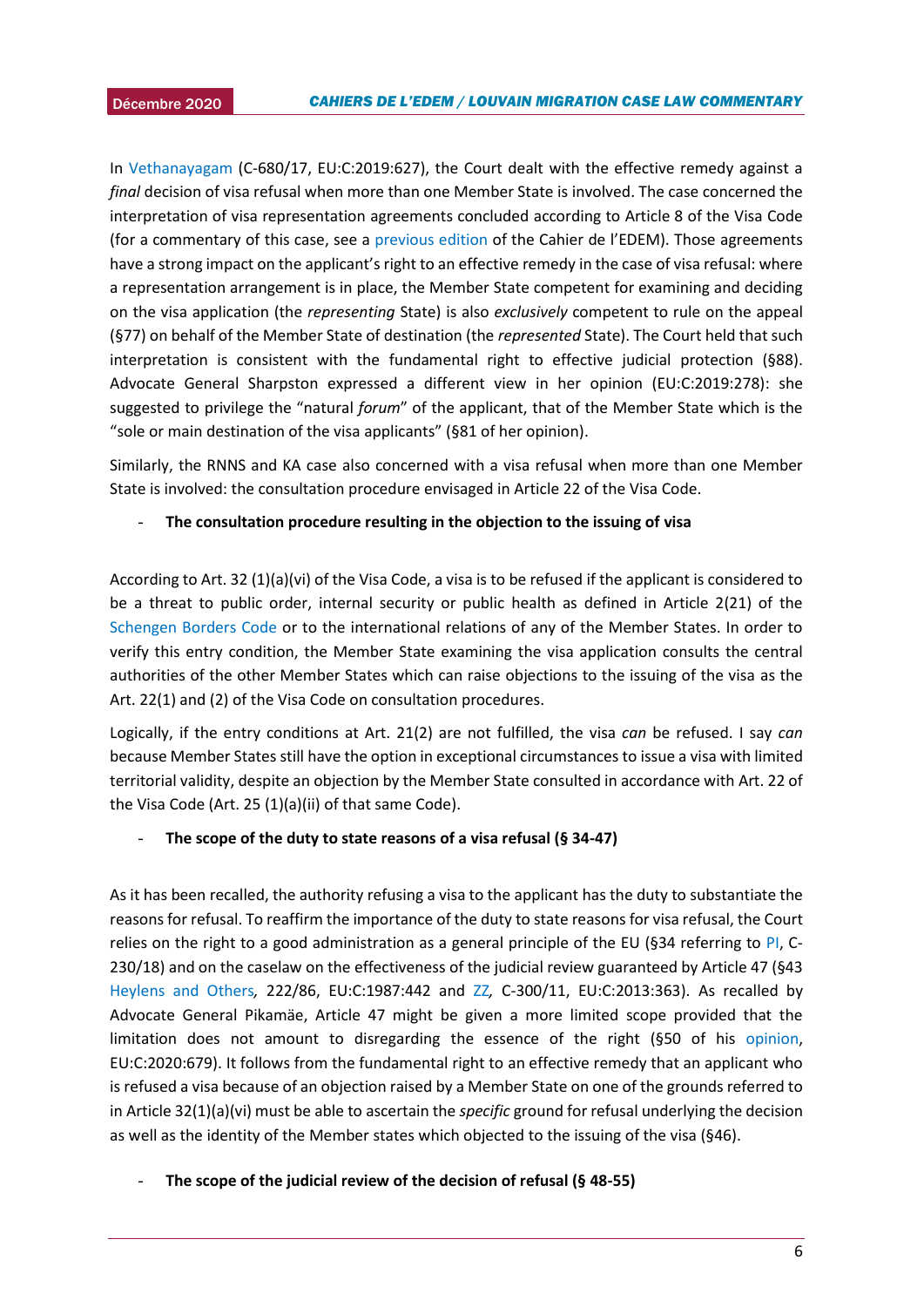In order for the judicial review to be effective, the applicant must not only be able to ascertain the reasons upon which the decision on the visa was taken, but also have full knowledge of the relevant facts surrounding the visa denial to make the appeal against the visa refusal possible and, ultimately, to decide whether there is any point in appealing (§43).

Additionally, the respect of the duty to state reasons is also functional to put the Court in a central position to review the legality of the decision (§ 43). The obligation for Member States to guarantee a right to an effective remedy against a decision refusing a visa, within the meaning of Article 47 of the Charter, means that the judicial review of that decision cannot be limited to a formal examination of the grounds set out in Article 32(1) of the Visa Code. For these reasons, the review must also cover the legality of that decision, considering all of the elements in the file, both factual and legal, on which the competent national authority based that decision (§48). Since the competent national authorities have broad discretion in examining visa applications, the judicial review of that discretion is limited to ascertaining whether the visa refusal decision is based on a sufficiently solid factual basis and verifying the absence of a manifest error (§49, by analogy, [Fahimian](http://curia.europa.eu/juris/document/document.jsf;jsessionid=9ea7d2dc30d5d7d39ca2b85c4824aa12d02fb79b02c2.e34KaxiLc3qMb40Rch0SaxyLaxn0?text=&docid=189542&pageIndex=0&doclang=en&mode=req&dir=&occ=first&part=1&cid=407920), C-544/15, EU:C:2017:255, §45 and 46).

The Court drew a distinction between the review carried out by the courts of the Member State which adopted the final decision refusing a visa (in the case at stake: the Netherlands), which is limited to the examination of the legality of *that* decision, and, the review of the merits of the objection to the issuing of a visa raised by another Member State (in the case at stake: Hungary and Germany) in the context of the prior consultation procedure, which is for the national courts of that other Member State to carry out.

As for the first point, the legality of the final decision to refuse a visa is limited to the control over the correct implementation of the procedure of prior consultation of central authorities of other Member States carried out by the Member States refusing the issuing of the visa. The domestic court should check whether the applicant was correctly identified as the subject of an objection as well as the respect of procedural guarantees, such as the obligation to state reasons (§51). To the contrary, that court cannot review the substantive legality of the objection by another Member State (in the cases at stake: Hungary and Germany). It stems from Article 47 of the Charter that the visa applicants have the right to challenge the objection to the issuing of a visa (§52). If the Visa Code leaves procedural autonomy to Member States, the Court states that it is for the Member State which adopts a final decision refusing a visa to indicate the authority which the applicant may contact to ascertain the remedies available in that other Member State (§52) and to establish procedural rules which help to ensure that the rights of defence and the right to an effective remedy of visa applicants are guaranteed (§52).

The Court only lists possible mechanismsto ensure the right to an effective remedy, such as a request for information to the competent authorities of the Member States that objected to the issuing of a visa, as well as the possibility for those authorities to intervene in the appeal procedure under Article 32(3) of the Visa Code or any other mechanism that will ensure that the appeal brought by those applicants cannot be dismissed definitively without them having had the practical possibility of exercising their rights (§54).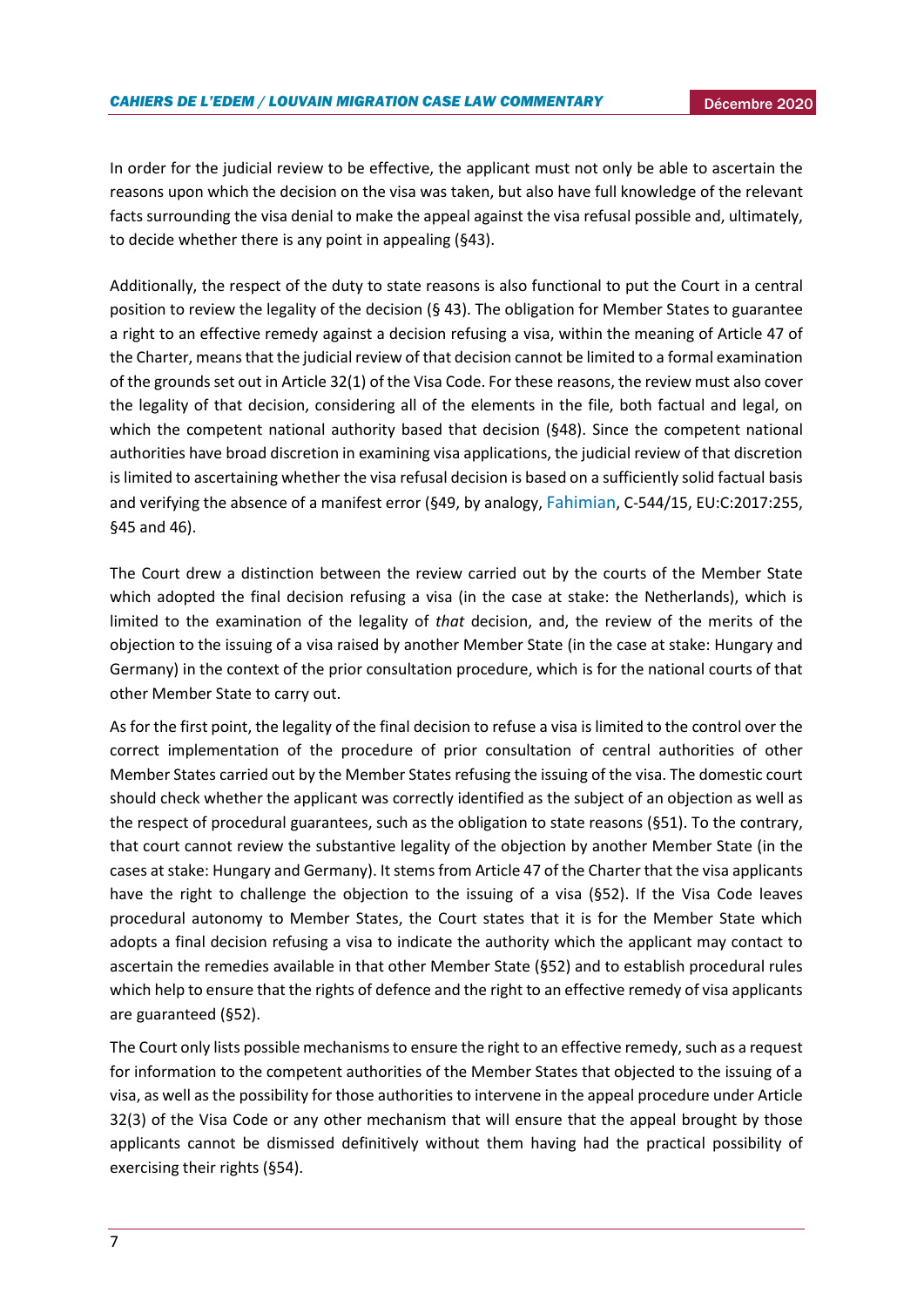This decision complexifies the system of appeal against visa refusal and places a certain burden on the visa applicant, similarly to the case of [Vethanayagam](https://eur-lex.europa.eu/legal-content/EN/TXT/PDF/?uri=CELEX:62017CJ0680&from=EN) (as underlined by Advocate General Pikamäe, § 132). The visa applicant, which in principle has no ties with the objecting Member State (and might very well have no knowledge of the language, the legal system, or the procedures) will have to deal with the authorities of two Member States, the one refusing the visa and the one objecting (see also [expert opinion,](https://migrationlawclinic.files.wordpress.com/2020/11/expert-opinion-visa-consultation-final.pdf) p. 18).

#### **Conclusion**

This case note is an occasion to reflect on the evolution of the effective remedy against visa refusal. If it is true that the Visa Code has removed visa rules from the broadest discretion, the interpretation of the Court of Justice, particularly with regards to the Member State responsible for the appeal and the scope of the judicial review, appears somewhat severe towards the visa applicants.

A Member State's objection to the issuing of a visa is not a veto, as is demonstrated by the fact that Member States are free – although exceptionally – to issue visa with limited territorial validity. When objections are raised by other Member States those should be substantiated and allow the applicant to challenged them in a manner that is consistent with the right to an effective remedy.

#### **C. Suggested Reading**

#### **To read the case:**

CJEU, Judgment, 24 November 2020, [RNNS and KA,](http://curia.europa.eu/juris/document/document.jsf?text=&docid=234205&pageIndex=0&doclang=en&mode=lst&dir=&occ=first&part=1&cid=20159583) Joined cases C-225/19 and C-226/19, EU:C:2020:951

[Opinion of the Advocate General Pikamäe,](http://curia.europa.eu/juris/document/document.jsf?text=&docid=230787&pageIndex=0&doclang=en&mode=lst&dir=&occ=first&part=1&cid=20159583) delivered on 9 September 2020, *RNNS and KA,* Joined cases C-225/19 and C-226/19, EU:C:2020:679

#### **Case law:**

CJEU, judgement of 24 November 2019, [Vethanayagam,](https://eur-lex.europa.eu/legal-content/EN/TXT/PDF/?uri=CELEX:62017CJ0680&from=EN) C-680/17, EU:C:2019:627

[Opinion of Advocate General Sharpston,](https://eur-lex.europa.eu/legal-content/EN/TXT/?uri=CELEX%3A62017CC0680) delivered on 28 March 2019, *Vethanayagam*, C-680/17, EU:C:2019:278.

CJEU, judgment of 13 December 2017, [El Hassani,](http://curia.europa.eu/juris/liste.jsf?language=en&num=C-403/16) C-403/16, EU:C:2017:960;

CJEU [GC], judgment of 4 April 2017, [Fahimian,](http://curia.europa.eu/juris/document/document.jsf;jsessionid=9ea7d2dc30d5d7d39ca2b85c4824aa12d02fb79b02c2.e34KaxiLc3qMb40Rch0SaxyLaxn0?text=&docid=189542&pageIndex=0&doclang=en&mode=req&dir=&occ=first&part=1&cid=407920) C-544/15, EU:C:2017:255;

CJEU, judgment of 19 December 2013, [Koushkaki,](http://curia.europa.eu/juris/liste.jsf?num=C-84/12&language=IT) C-84/12, EU:C:2013:862.

#### **Doctrine:**

J.-Y. CARLIER and L. LEBOEUF[, Droit européen des migrations,](https://dial.uclouvain.be/pr/boreal/object/boreal:229580) *Journal de droit européen*, 2020, p. 134

F. GAZIN, Droit à un recours effectif, *Europe*, 2019, no 10.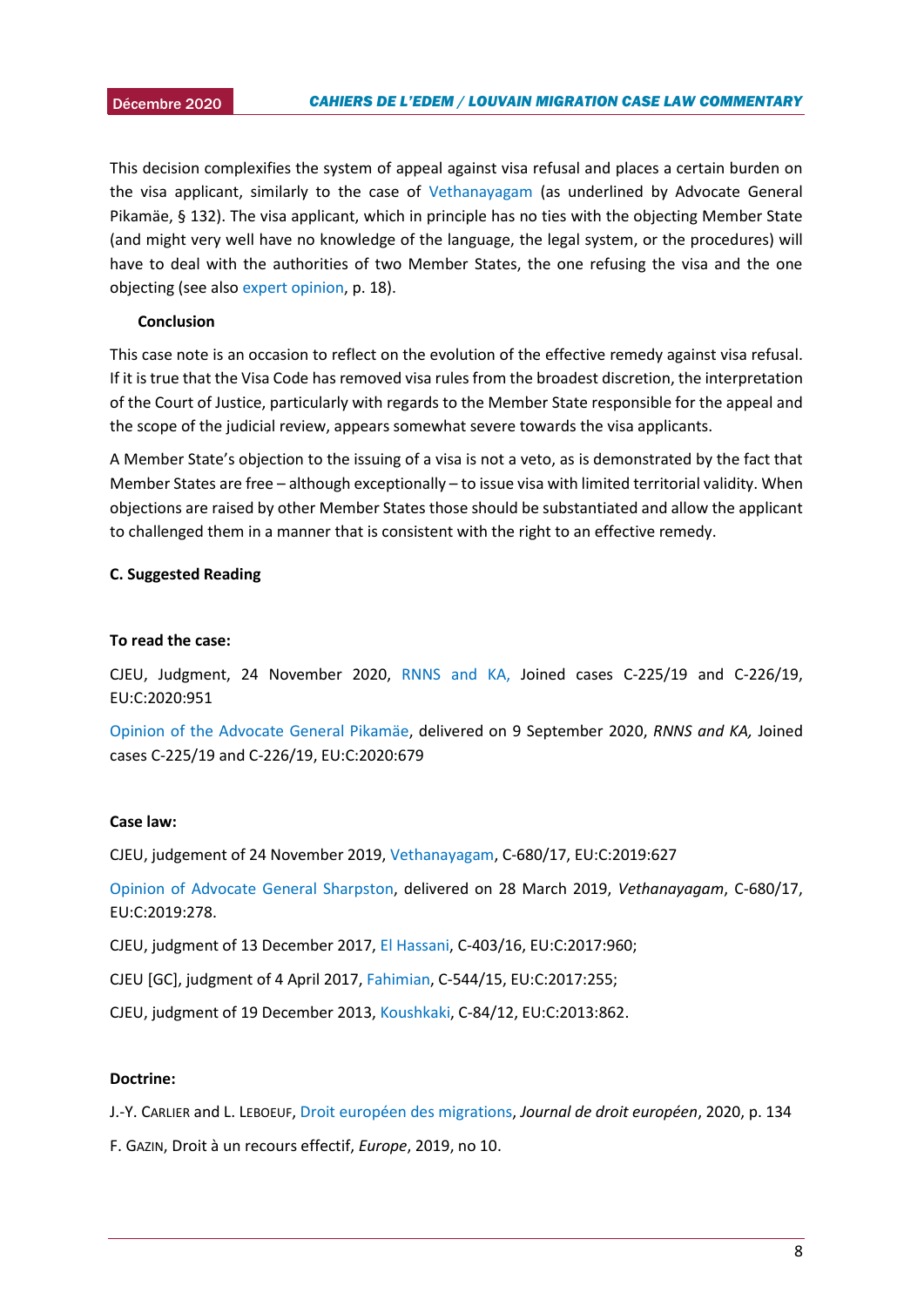G. RENAUDIERE[, La décision de refus de visa : une autonomie procédurale encadrée,](https://uclouvain.be/fr/instituts-recherche/juri/cedie/actualites/conclusions-de-l-avocate-generale-sharpston-dans-l-affaire-vethanayagam-c-680-17.html) *Cahiers de l'EDEM*, June 2019;

K. EISELE, [Public Security and Admission to the EU of Foreign Students: Fahimian,](https://kluwerlawonline.com/Journals/Common+Market+Law+Review/2) 2018, Common Market Law Review, 55, p. 279-294

D. TRAJILOVIC, [Refus de visa pour études en raison d'un risque élevé de collectes d'informations](https://www.ceje.ch/fr/actualites/politique-etrangere-et-de-securite-commune/2017/04/refus-de-visa-pour-etudes-en-raison-dun-risque-eleve-de-collectes-dinformations-confidentielles/)  [confidentielles,](https://www.ceje.ch/fr/actualites/politique-etrangere-et-de-securite-commune/2017/04/refus-de-visa-pour-etudes-en-raison-dun-risque-eleve-de-collectes-dinformations-confidentielles/) 10 avril 2017, www.ceje.ch

M. DI FILIPPO, [Contrasto dell'immigrazione irregolare e conseguenze negative sullo status del](https://www.academia.edu/38423787/Contrasto_dell_immigrazione_irregolare_e_conseguenze_negative_sullo_status_del_migrante_il_caso_del_richiedente_visto_nel_diritto_dell_Unione_europea)  [migrante: il caso del richiedente visto nel diritto dell'Unione europea](https://www.academia.edu/38423787/Contrasto_dell_immigrazione_irregolare_e_conseguenze_negative_sullo_status_del_migrante_il_caso_del_richiedente_visto_nel_diritto_dell_Unione_europea), 2018, M.C. Amato et alia (eds.), *Immigrazione, marginalizzazione, integrazione,* Giappichelli, 2018, ISBN 9788892117747;

S. PEERS, [Do potential asylum -seekers have the right to a Schengen visa?,](http://eulawanalysis.blogspot.com/2014/01/do-potential-asylum-seekers-have-right.html) EU Law Analysis, 20 January 2014.

#### **Resources:**

Migration Law Clinic of the VU University Amsterdam, Expert opinion "[Access to legal remedies](https://migrationlawclinic.files.wordpress.com/2020/11/expert-opinion-visa-consultation-final.pdf)  [against a visa refusal based on an objection of another Member State](https://migrationlawclinic.files.wordpress.com/2020/11/expert-opinion-visa-consultation-final.pdf)", April 2019

**To cite this contribution:** E. FRASCA, "No objection without substantiation? The visa applicant's right to an effective remedy in the case of consultation procedures", *Cahiers de l'EDEM*, December 2020.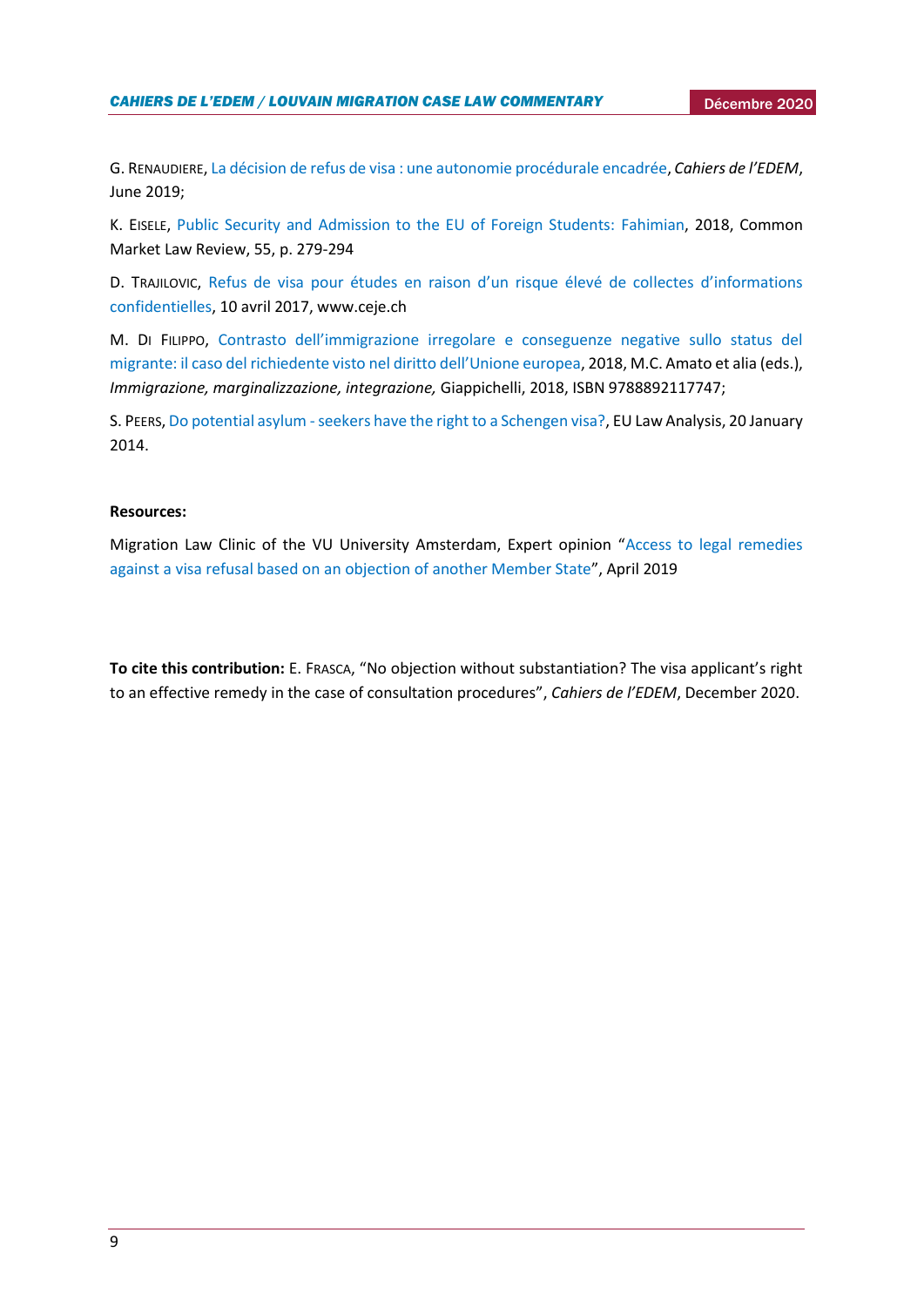# <span id="page-9-0"></span>2. EUROPEAN COURT OF HUMAN RIGHTS, 27 OCTOBER 2020, *M.A. V. BELGIUM***, APP. N° 19656/18**

# **The two faces of the moon of a decision condemning the 2017 cooperation between Belgium and Sudan**

*Marion de Nanteuil*

## **A. Facts and Ruling**

In September 2017, Belgium's Secretary of State for Asylum and Migration Théo Francken welcomed in Brussels a Sudanese delegation, mainly composed of members of the National Intelligence and Security Service (NISS), the Sudanese secret services. The purpose of the mission was to identify Sudanese nationals who were illegally staying in Belgium, issue valid travel documents, and repatriate them to Sudan. On 13 October 2017, the applicant, who was among the Sudanese nationals identified by the mission, was forced to board a plane to Khartoum by the Belgian authorities.

Three years later, in the case of *[M.A. v Belgium,](https://hudoc.echr.coe.int/fre#{%22fulltext%22:[%22M.A.%20c%20belgique%22],%22itemid%22:[%22001-205377%22]})* the European Court of Human Rights (ECtHR) found that Belgium violated Article 3 of the European Convention on Human Rights (ECHR) as it failed to assess the applicant's risks to be exposed to inhumane and degrading treatment and/or torture if he was returned to Sudan. The Court also found that Belgium was in breach of Article 13 ECHR in conjunction with Article 3 because the applicant's deportation to Sudan rendered ineffective the remedy he used to prevent it.

#### *1. Domestic proceedings*

The applicant, M. A., is a Sudanese national allegedly originating from South Kordofan, a region of Southern Sudan that has been at war since 2012. He had entered Belgium illegally at an unknown date, with the intention of reaching the United Kingdom. In August 2017, after he had been issued with several orders to leave Belgian territory, he was transferred to a detention centre for illegal migrants pending his removal.

On 21 August 2017, the applicant shared with the detention centre's staff that he was wanted in Sudan and that he feared ill-treatments if he went back to his country of origin. On 6 September 2017, he filed an application for asylum in Belgium. On 11 September 2017, he withdrew the application after he learned, through the media, that Belgium was about to cooperate with Sudanese authorities in order to identify and repatriate Sudanese nationals who had illegally entered Belgium. On 27 September 2017, members of the Sudanese delegation interviewed the applicant. He claims that he was left alone, without the assistance of a lawyer or a representative of the Belgian authorities. Following this meeting, he received a travel document to return to Sudan.

He filed a petition for release before the tribunal of first instance of Leuven on 11 October 2017 with the assistance of a lawyer. While he was informed that his case would be examined by the court on 17 October 2017, on 12 October 2017 he was notified that he would be repatriated to Sudan on 13 October 2017. On the basis of [Article 584 of the Belgian Judiciary Code,](http://www.ejustice.just.fgov.be/cgi_loi/change_lg_2.pl?language=fr&nm=1967101054&la=F) which allows presidents of tribunals of first instance to adjudicate unilateral procedures in cases of emergency, he immediately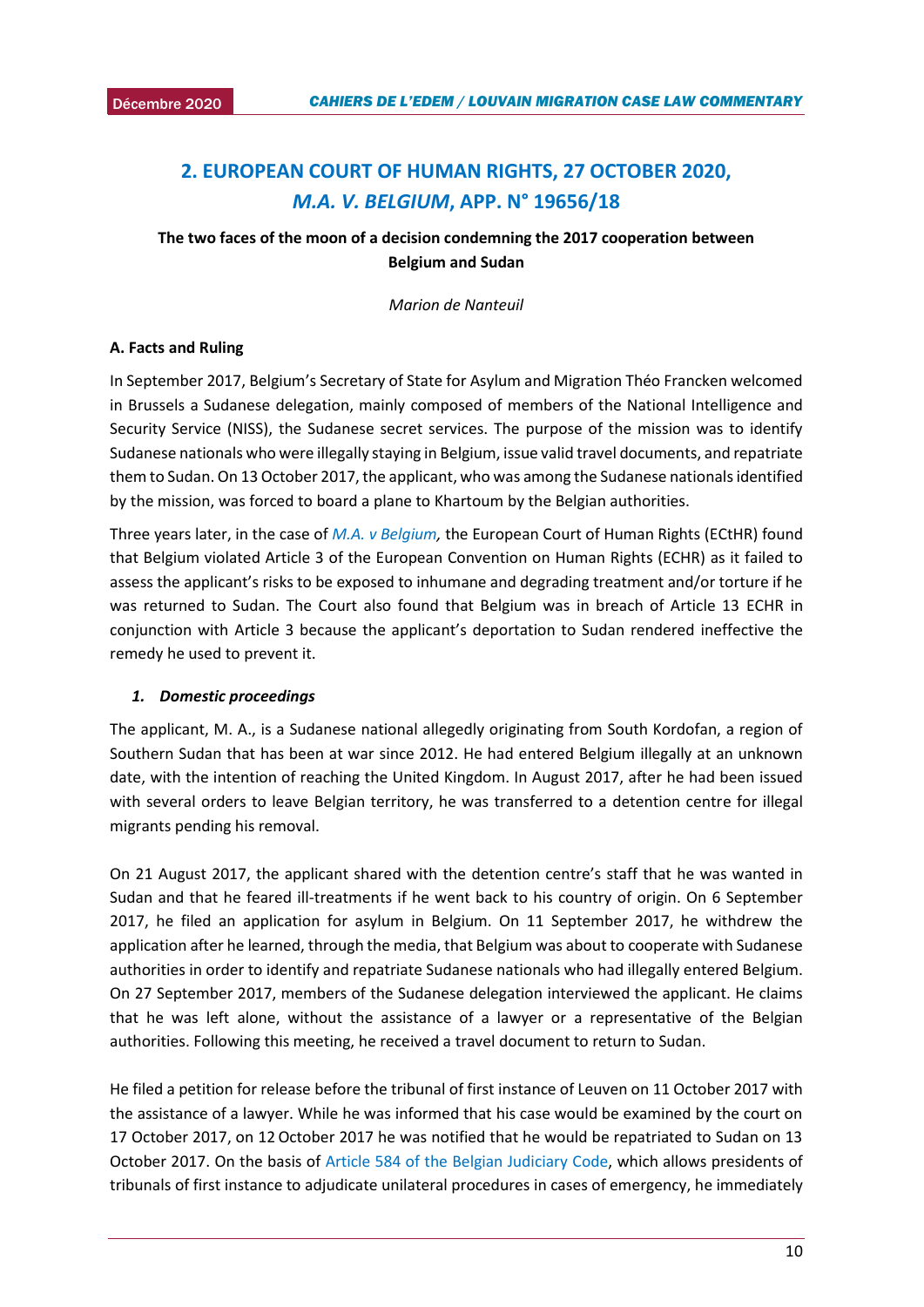filed a unilateral request in front of the President of the first instance tribunal of Brussels (Dutchspeaking section). He sought to obtain the suspension of his deportation pending the judgment of the tribunal of Leuven. Although the executive order by the President of the Brussels tribunal prevented the Belgian authorities from expelling M.A. to Sudan pending a final decision on his detention, he was forced to board a plane to Khartoum on 13 October 2017. Before leaving, he was persuaded to sign a document in which he declared that his return was voluntary.

## *2. The reasoning and judgment of the Court*

In his application to the ECHR filed on 13 April 2018, M.A. claimed that – by deporting him to Sudan without an appropriate assessment of the risks of ill-treatment he would face upon return and following his identification by a Sudanese governmental delegation – Belgium had violated its obligations under Article 3 of the European Convention on Human Rights. He also claimed that he was deprived of an effective remedy in violation of Article 13. Finally, he argued that Belgium had breached his rights guaranteed under Article 6§1 and that his detention was incompatible with Article 5.

This contribution is limited to discussing the reasoning of the Court in relation to the alleged breaches of Article 3. In that respect, a review of the Court's reasoning from the standpoint of the risk assessment obligation is first provided *(i)*. The approach taken by the Court to the question linked to the identification mission is then briefly exposed *(ii)*.

# *i. On the assessment of the risks of suffering treatments contrary to Article 3 ECHR in the event of return to the country of origin*

The Court first examined whether the Belgian authorities respected the procedural obligations under Article 3 and whether they appropriately assessed the risks of ill-treatment that the applicant would face in case of expulsion. Importantly enough, it stressed that the fact that M.A. had withdrawn his asylum application did not, in any case, relieve Belgium from carrying out the assessment stemming from that obligation (para 86).

In light of the general principles established in its previous case-law on deportation, the Court reaffirmed that the applicant has the responsibility to bring forward evidence that they would face a real risk under Article 3 in the event of their deportation, and that the government is responsible for dispelling any doubts as to these allegations (*[Saadi v Italy](https://hudoc.echr.coe.int/fre#{%22fulltext%22:[%22saadi%20italy%22],%22documentcollectionid2%22:[%22GRANDCHAMBER%22,%22CHAMBER%22],%22itemid%22:[%22001-85276%22]})*, para 129; *[J.K. and others v Sweden](https://hudoc.echr.coe.int/fre#{%22fulltext%22:[%22j%20k%20sweden%22],%22documentcollectionid2%22:[%22GRANDCHAMBER%22,%22CHAMBER%22],%22itemid%22:[%22001-165442%22]})*, para [91\)](https://hudoc.echr.coe.int/fre#{%22fulltext%22:[%22j%20k%20sweden%22],%22documentcollectionid2%22:[%22GRANDCHAMBER%22,%22CHAMBER%22],%22itemid%22:[%22001-165442%22]}). However, the Court underlined that the burden of proof of all the relevant facts actually lies on both the applicant and the immigration authorities (*[J. K. and others v Sweden](https://hudoc.echr.coe.int/fre#{%22fulltext%22:[%22j%20k%20sweden%22],%22documentcollectionid2%22:[%22GRANDCHAMBER%22,%22CHAMBER%22],%22itemid%22:[%22001-165442%22]})*, paras 91-96). Accordingly, the Court reiterated that, while applicants are responsible for substantiating allegations of individual risks (para 81), their particular vulnerability and the absolute nature of Article 3 entail that national authorities must carry out an assessment of that risk on their own initiative when facts relating to a specific individual that could expose them to ill-treatment are brought to their attention (*[F.G. v Sweden](https://hudoc.echr.coe.int/fre#{%22fulltext%22:[%22f%20g%20v%20sweden%22],%22documentcollectionid2%22:[%22GRANDCHAMBER%22,%22CHAMBER%22],%22itemid%22:[%22001-161829%22]})*, para 127). Finally, it reinstated that the responsibility of collecting information on the general situation in a country lies with the immigration authorities (paras 77 to 82).

In applying these principles to the facts of the case, the Court first considered whether M.A. sufficiently substantiated his allegations that he was individually at risk of facing ill-treatment if he returned to Sudan. In that regard, the Court examined whether he was given a sufficient opportunity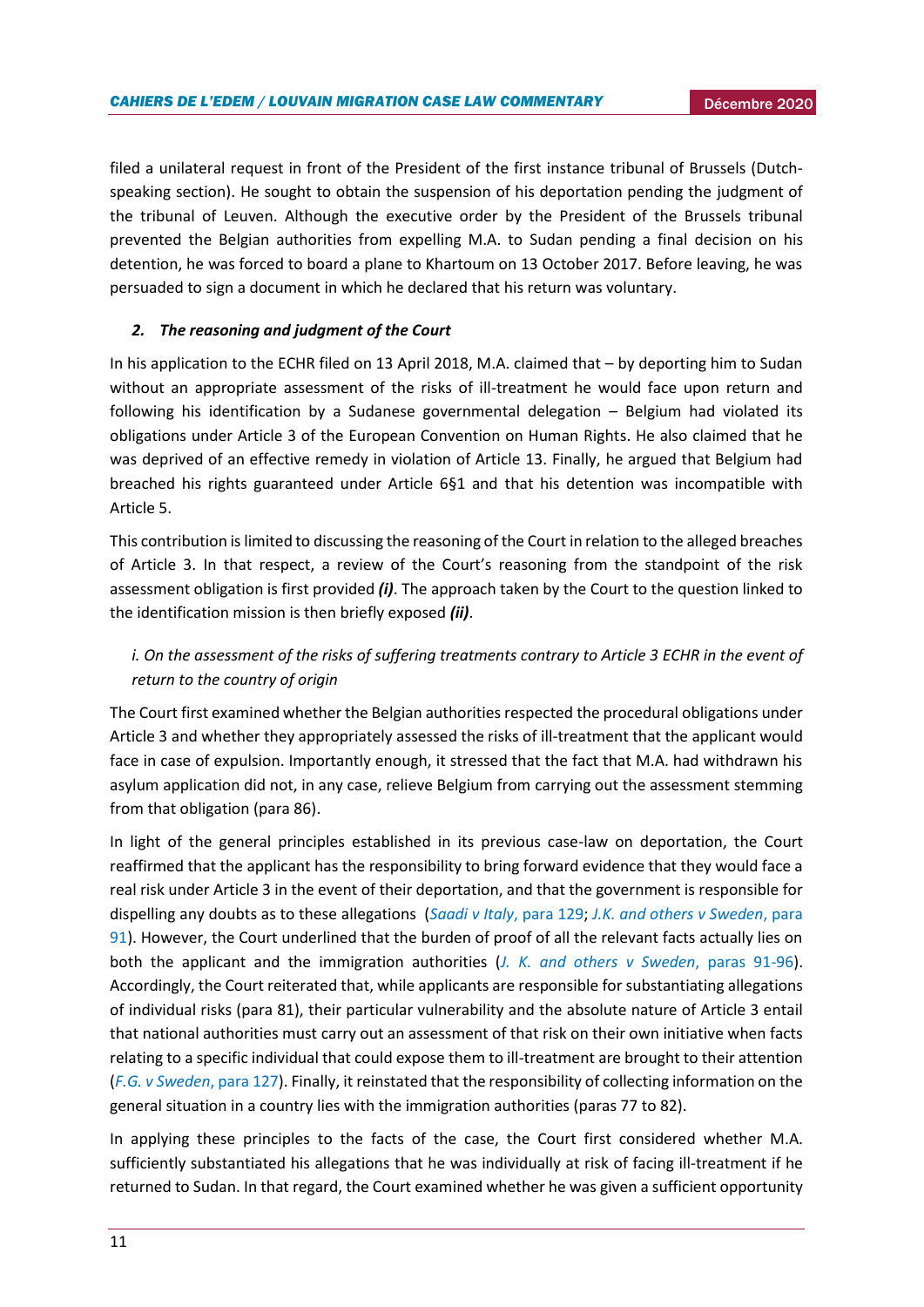2015 to demonstrate that risk (paras 88 and 92; case of *[Ilias and Ahmed v Hungary](https://hudoc.echr.coe.int/fre#{%22languageisocode%22:[%22ENG%22],%22appno%22:[%2247287/15%22],%22documentcollectionid2%22:[%22GRANDCHAMBER%22],%22itemid%22:[%22001-198760%22]})*, para 148). It observed that the applicant had expressed his fears on several occasions (paras 85 and 92). Further, it stressed that the rules concerning the burden of proof should not render the applicant's rights under Article 3 ineffective, and that practical obstacles that the applicant may have met in acceding to the asylum procedure should be taken into account (para 95; *[J. K. v Sweden](https://hudoc.echr.coe.int/fre#{%22fulltext%22:[%22j.%20k.%20sweden%22],%22documentcollectionid2%22:[%22GRANDCHAMBER%22,%22CHAMBER%22],%22itemid%22:[%22001-165442%22]})*, para 97). Thus, the Court rejected Belgium's argument that the applicant had failed to provide sufficient information as to his personal situation. It pointed out that M.A. was deprived of the procedural safeguards necessary to seek international protection in Belgium and to explain his personal situation or the risks that he would face in case of deportation to Sudan: *inter alia*, he only received information about his detention but not about the asylum procedure and about the remedies against expulsion (para 97); he was assisted by a lawyer at a very late stage; he was only asked general questions about the risks he was facing, with no reference to his region of origin, his ethnic origin or the reasons why he left Sudan (para 102). The Court concluded that procedural framework's shortcomings, combined with the context of mistrust that was caused by the allegations that Belgium was cooperating with Sudanese authorities (paras 100 and 103), amounted to serious obstacles that prevented the applicant from substantiating his individual risk (para 96).

Second, regarding the general situation in the country concerned – which must be established *proprio motu* by the national immigration authorities (para 82) – the Court considered that Sudan's poor human rights record was widely known, particularly concerning the region of South Kordofan where M.A. claimed he originated from. Consequently, the Belgian authorities could not have ruled out the existence of a real risk of ill-treatment for the applicant (para 89). The Court added that the fact that the domestic asylum authorities (*Commissariat Général aux Réfugiés et aux Apatrides*) established *post-factum* that M.A. was not at risk of ill-treatment did not, in any case, retrospectively absolve Belgium from carrying out a thorough examination of that risk beforehand (para 91; *[Ilias and Ahmed](https://hudoc.echr.coe.int/fre#{"languageisocode":["ENG"],"appno":["47287/15"],"documentcollectionid2":["GRANDCHAMBER"],"itemid":["001-198760"]})  [v Hungary](https://hudoc.echr.coe.int/fre#{"languageisocode":["ENG"],"appno":["47287/15"],"documentcollectionid2":["GRANDCHAMBER"],"itemid":["001-198760"]})*, para 137).

In light of these considerations, the Court concluded that the manner in which the Belgian immigration authorities conducted the assessment of the risk of ill-treatment faced by the applicant did not satisfy the procedural obligations required by Article 3 ECHR. Indeed, the procedural shortcomings prevented M.A. from substantiating his fears of ill-treatment, and the general situation in Sudan was disregarded (para 104).

# *ii. On whether the meeting between the applicant and the identification mission exacerbated the risk of being subject to ill-treatment upon return to Sudan*

The Court briefly brushed over the thorny question of the identification mission in six paragraphs (paras 106-112). It asserted that the organisation of an identification mission with representatives of the country of origin with the aim of issuing travel documents to their nationals is not contrary to the Convention *per se* (para 107). However, the Court found that the identification of M.A. was not conducted in accordance with the procedural guarantees under Article 3. Indeed, the risk of illtreatment to which M.A. was exposed was not priorly assessed, the applicant had not been informed of the interview beforehand and he was left without the assistance of a lawyer or of a Belgian immigration officer (para 110).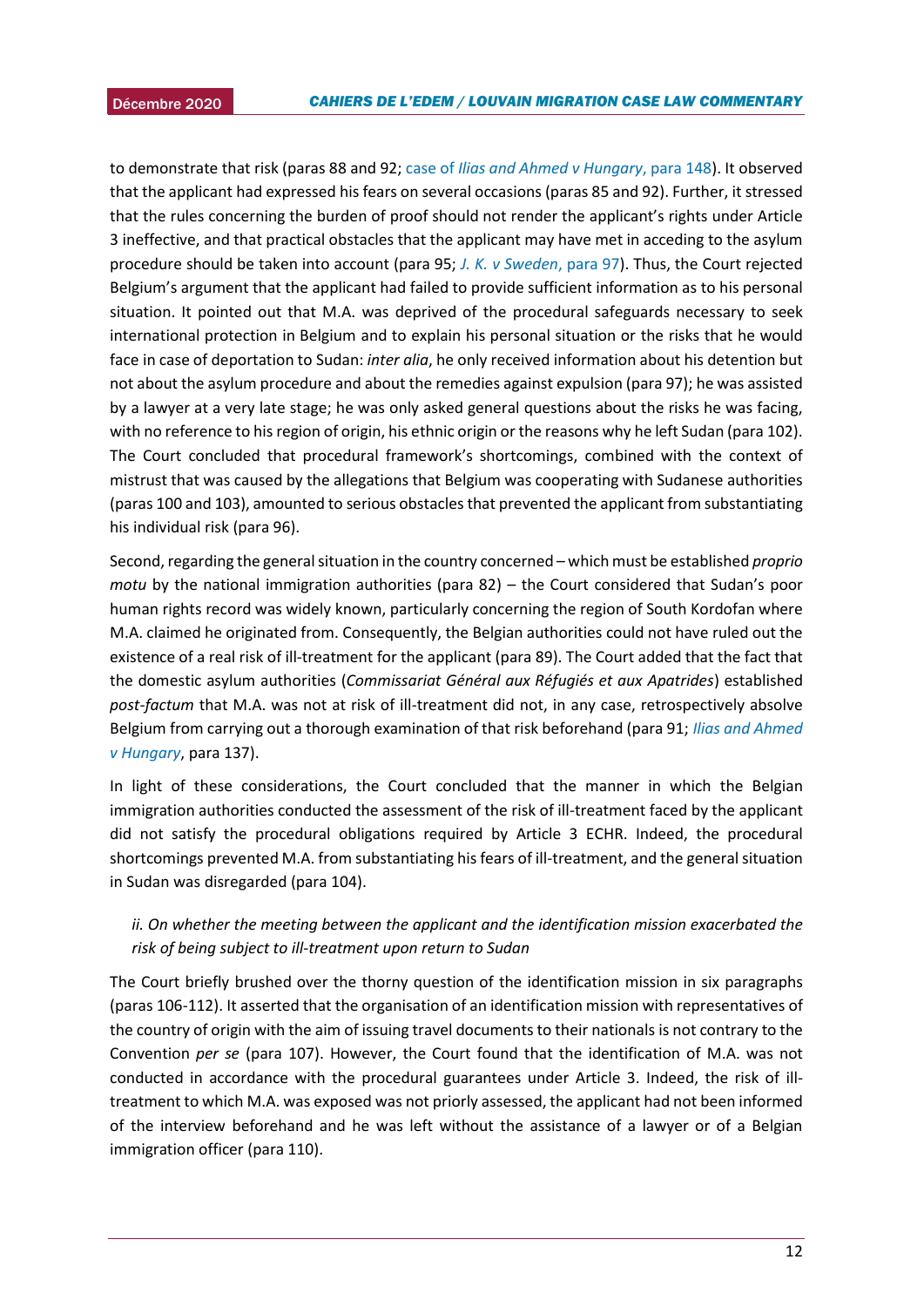#### **B. Discussion**

The *M.A. v Belgium* judgment should be welcomed in that it grants significant importance to the vulnerability of irregular migrants and asylum seekers (particularly if held in detention), and it endorses the strengthening of procedural duties that national authorities shall carry out *(1)*. However, this contribution also contends that the Court missed the opportunity to take a more radical approach towards identification missions from the migrants' country of origin *(2)*.

#### *1. On the bright side: an ever-greater responsibility to investigate for State authorities*

The decision of the Court in *M.A. v Belgium* fits into a general trend of the European courts to gradually give more significance to the vulnerability of migrants and asylum seekers, and to apply the rules on the burden of proof with more [flexibility.](https://nansen-refugee.be/wp-content/uploads/2019/01/nansen-note-3-2018-3-procedure-asile-appreciation-preuve.pdf) The ECtHR's starting point remains unchanged: applicants are primarily responsible for presenting evidence that there are substantial grounds to believe that they would suffer treatments contrary to Article 3 in case of deportation (*[Saadi v Italy](https://hudoc.echr.coe.int/fre#{"languageisocode":["ENG"],"appno":["37201/06"],"documentcollectionid2":["GRANDCHAMBER"],"itemid":["001-85276"]})*, para 129; *[F. G. v Sweden](https://hudoc.echr.coe.int/fre#{"itemid":["001-140020"]})*, para 120 ; *[J.K. and others v Sweden](https://hudoc.echr.coe.int/fre#{%22fulltext%22:[%22j.%20k.%20sweden%22],%22documentcollectionid2%22:[%22GRANDCHAMBER%22,%22CHAMBER%22],%22itemid%22:[%22001-165442%22]})*, para 91). However, it also has a tendency to strengthen the duties of risk assessment relying on State authorities in light of their positive obligations under Article 3 EHCR.

It is interesting to observe, through the recent case-law of the ECtHR and of the Court of Justice of the EU, how a greater responsibility to investigate risks under Article 3 has shifted onto immigration bodies. One of the landmark cases of the ECtHR in that matter is the 2012 decision in *[Singh and others](https://hudoc.echr.coe.int/fre#{%22fulltext%22:[%22singh%22],%22documentcollectionid2%22:[%22GRANDCHAMBER%22,%22CHAMBER%22],%22itemid%22:[%22001-113660%22]})  [v Belgium](https://hudoc.echr.coe.int/fre#{%22fulltext%22:[%22singh%22],%22documentcollectionid2%22:[%22GRANDCHAMBER%22,%22CHAMBER%22],%22itemid%22:[%22001-113660%22]})*. The Court had condemned Belgium for failing to conduct a thorough examination of the claims under Article 3 that were put forward by the applicants (paras 88 and 103). While Belgium had limited its assessment to considering that some documents produced by the applicants lacked credibility and consequently dismissed them, the Court ruled that the State should have actively taken measures to verify the authenticity of the certificates. Following a similar reasoning in the case of *[M.M. v Ireland](http://curia.europa.eu/juris/document/document.jsf?docid=130241&doclang=EN)*, the CJEU reached the conclusion that it is the responsibility of the national authorities to actively examine whether the evidence provided by the asylum seekers actually meets the conditions required to grant international protection (paras 69-70).

The ECtHR seems to go even further in *M.A. v Belgium*. On the one hand, the Court confirms its interpretation in the case in *[F.G. v Sweden](https://hudoc.echr.coe.int/fre#{%22fulltext%22:[%22f%20g%20sweden%22],%22documentcollectionid2%22:[%22GRANDCHAMBER%22,%22CHAMBER%22],%22itemid%22:[%22001-161829%22]})*, whereby it asserted that as soon as immigration authorities are informed of individual facts that could expose the applicant to a risk of ill-treatment, they must evaluate that risk *proprio motu* (para 81).

On the other hand, the Court continues to sharpen the risk assessment responsibility and to place increasingly specific obligations on immigration authorities. Thus, the Court considered that asylum seekers must be given full and detailed information, in their own language, about the asylum procedures and the available judicial remedies (para 97); that national authorities cannot limit their questions about the general situation in the country but must inquire about the region of origin, the ethnic origin and the specific reasons for leaving the country (para 102).

These decisions, and particularly *M.A. v Belgium,* reveal a significant strengthening of the burden of proof lying on State authorities, even with regard to individual situations. They recognise that domestic authorities are in a better position to investigate allegations of risk of ill-treatment than an individual who was forced to flee and who landed, often in a situation of deprivation, in a foreign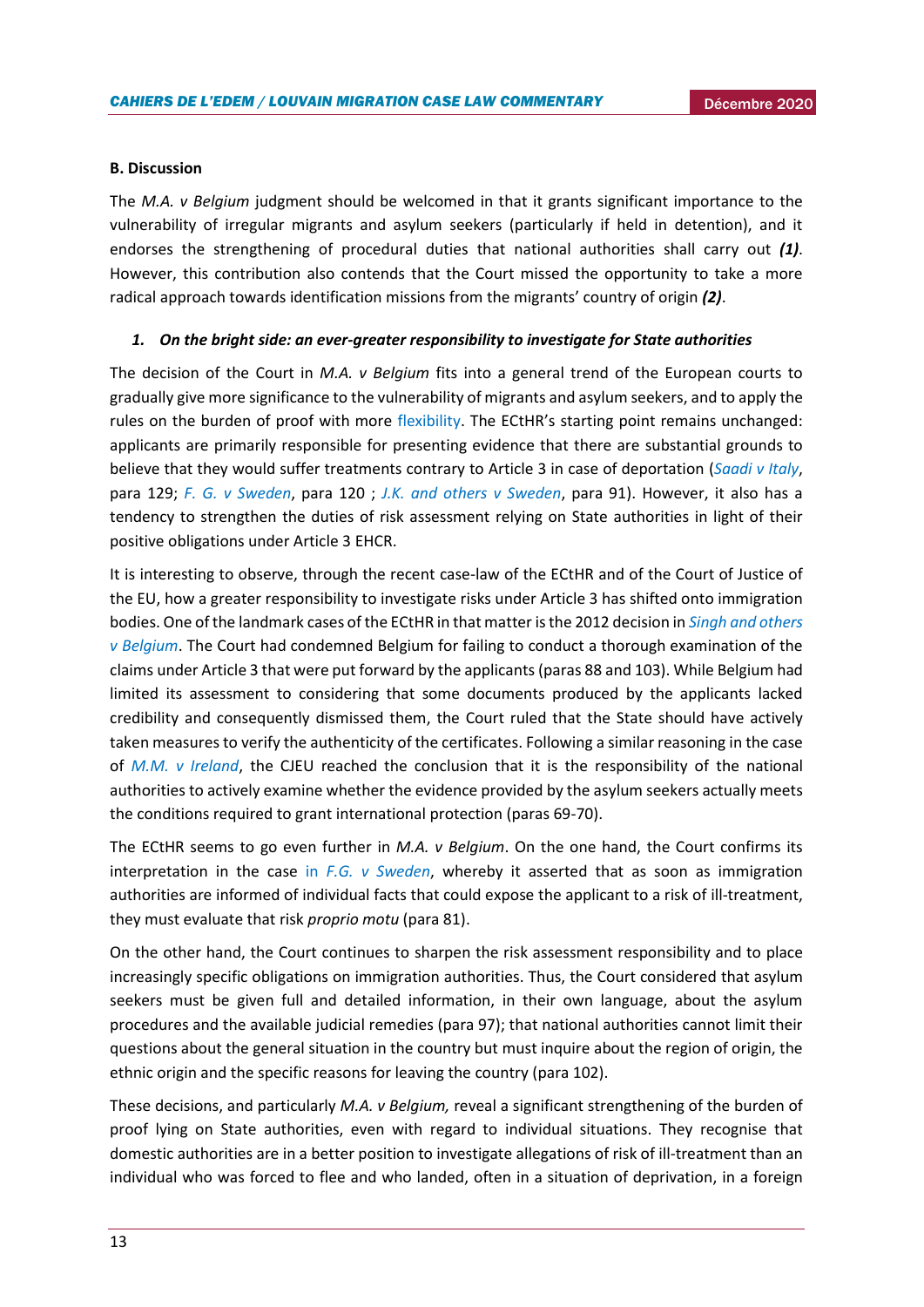2015 country. Accordingly, Courts shift the responsibility of the proof onto national immigration bodies to collect and process the information available about the general situation in the country at hand, as well asto adequately verify the elements put forward in support of individual allegations (se[e Nansen](https://nansen-refugee.be/wp-content/uploads/2019/01/nansen-note-3-2018-3-procedure-asile-appreciation-preuve.pdf)  [note,](https://nansen-refugee.be/wp-content/uploads/2019/01/nansen-note-3-2018-3-procedure-asile-appreciation-preuve.pdf) at 7 and [UNCHR's note on burden of proof in refugee claims](https://www.refworld.org/docid/3ae6b3338.html), at para. 6).

#### *2. On the dark side: an unwelcome indulgence towards dictatorship's missions of identification*

Inviting a foreign governmental delegation in order to identify and eventually expel irregular migrants is a widespread practice. When the scandal about the Sudanese delegation hit Belgium, media [reported](https://www.lecho.be/dossier/migrants/Malaise-et-tolle-autour-de-la-delegation-soudanaise/9934754) that France, Germany and the Netherlands had also worked with Sudan towards the same objective. Such practices have sparked vivid criticism, and rightly so, for they reveal large-scale strategies of cooperation with repressive governments, at the expense of migrants' human rights. By way of example, it was recently made public that Switzerland had concluded [a secret agreement](https://safeguarddefenders.com/sites/default/files/2015.12.08_Vereinbarung%20Identifikation%20von%20mutmasslich%20chinesischen%20Staatsangeh%C3%B6rigen_angl.pdf) with China in 2015, whereby Chinese experts are tasked with identifying irregular Chinese nationals on the Swiss territory.

Regarding the case of Sudan, it is widely known that the government, and especially the NISS, have been responsible for serious and widespread human rights violations. Sudan's leader at the time, Omar Al-Bashir, was (and still is) under an [ICC arrest warrant for crimes against humanity in Darfur.](https://www.icc-cpi.int/pages/record.aspx?uri=639096) The dangers that cooperation with Sudanese authorities entail have been abundantly pointed at (see, *inter alia*, [here](https://enoughproject.org/blog/new-report-border-control-hell-how-eus-migration-partnership-legitimizes-sudans-militia-state#:~:text=Today%2C%20the%20Enough%20Project%20released,of%20a%20migration%20management%20program) an[d here\)](https://www.eepa.be/wp-content/uploads/2020/02/Book3-Chapter-20-Maddy-Crowther-_-Martin-Plaut-research-gate.pdf). With these elements in mind, it is therefore rather surprising that the Court took such a lenient approach to the issue of a national delegation of a country renowned as a [dictatorship](https://www.dabangasudan.org/en/all-news/article/five-challenges-sudan-faces-after-30-years-of-dictatorship) that was allowed to interact, unsupervised and undisturbed, with the same people who fled that dictatorship.

Indeed, it was – to our knowledge – the first time that the question of identification missions was brought before the Court ruling on the merits. Yet, it does not provide an in-depth reflection as to their fundamental compatibility with human rights. The starting point of the Court's reasoning is that "*missions of identification with representatives of the origin country's authorities with a view of issuing travel documents to its own nationals is not problematic per se*" (para 107, own translation). This sets the tone: it is only under specific circumstances that an identification mission would conflict with the guarantees of Article 3 ECHR. The fact that the delegation originated from a dictatorship world-widely famous for repressing its citizens and, most importantly, migrants' human rights seems insufficient, for the Court, to consider the practice as raising human rights problems *per se*.

The Court does not address the issue up front but rather focuses on the procedural context in which the meeting between M.A. and the Sudanese delegation took place, which led it to conclude that the procedural guarantees of Article 3 had not been respected. The Court does not take the reflection any further. Rather than being addressed as a separate issue, the identification mission is merely regarded as one obstacle that should be taken into account when discussing the balance of the burden of proof, and is more broadly integrated in the general assessment of whether the procedural guarantees of Article 3 have been respected towards M.A. In the end, paras 106 to 112 do not add much to what has already been examined by the Court.

This contribution contends that the Court missed the opportunity to assess the compatibility of this new and intrusive manifestation of migration management strategy with general principles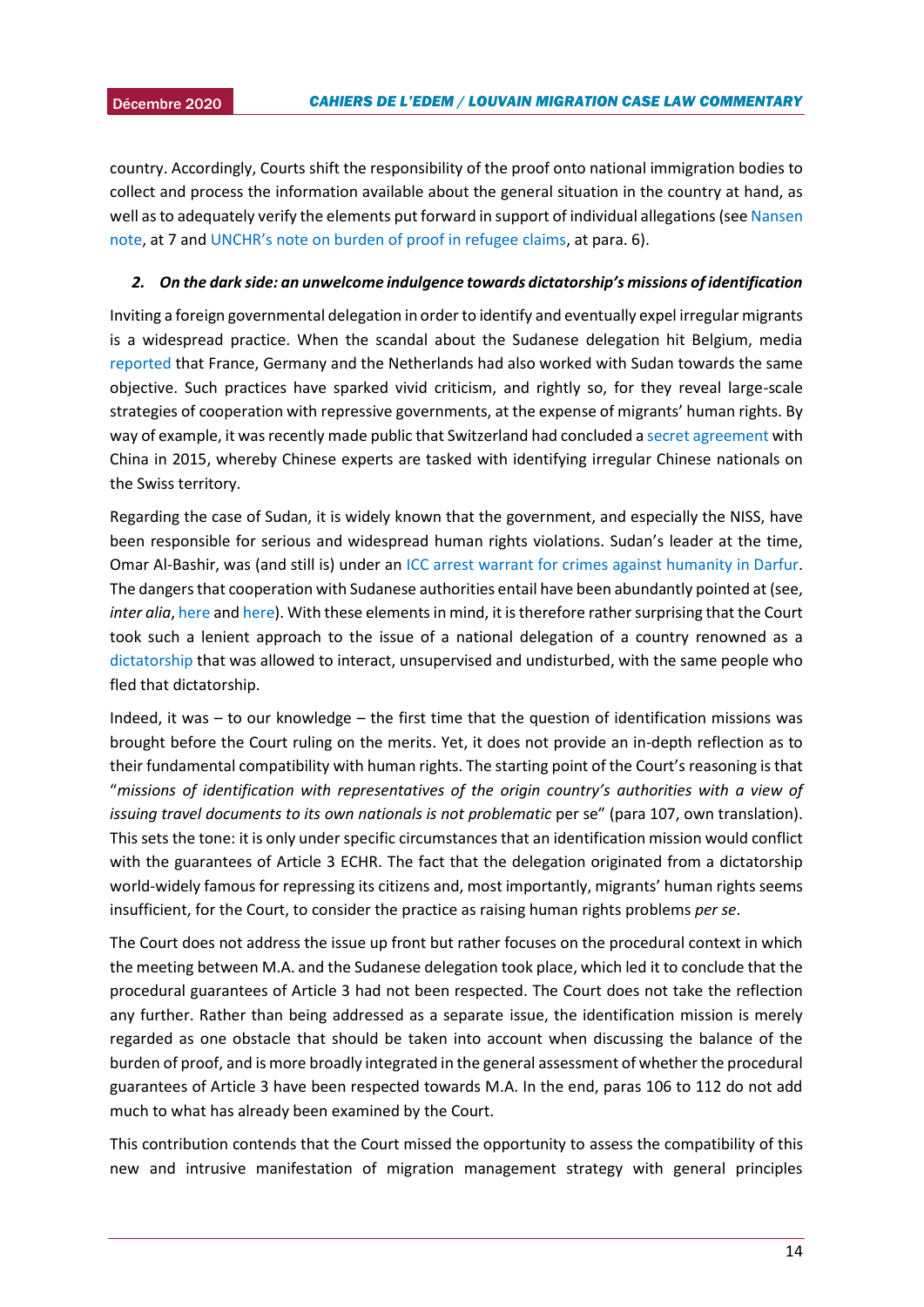applicable to migrants' human rights. On the one hand, it argues that an identification mission coming from a State with a poor human rights record can constitute a novel form of violation of the principle of *non-refoulement (i)*. On the other hand, it reflects on the interplay between such a practice and the obligations of due diligence stemming from Article 3 of the Convention *(ii)*.

# *i. Missions of identification as a potential novel form of violation of the principle of non*refoulement

The principle of *non-refoulement*, enshrined i[n Article 33 of the 1951 Geneva Convention on Refugees](https://www.ohchr.org/en/professionalinterest/pages/statusofrefugees.aspx) and in the longstanding case law of the ECHR's since *[Soering v the United Kingdom](https://hudoc.echr.coe.int/fre#{%22fulltext%22:[%22soering%22],%22documentcollectionid2%22:[%22GRANDCHAMBER%22,%22CHAMBER%22],%22itemid%22:[%22001-57619%22]})* in relation to Article 3 ECHR in general, entails tha[t one cannot be removed, directly or indirectly, to their country](https://www.echr.coe.int/Documents/Guide_Immigration_ENG.pdf)  [of origin without an appropriate evaluation of the risks they face from the standpoint of Article 3](https://www.echr.coe.int/Documents/Guide_Immigration_ENG.pdf)  [ECHR.](https://www.echr.coe.int/Documents/Guide_Immigration_ENG.pdf) In light of the arguments developed by the tribunal of first instance of Liège (§23 *infra*) and by Amnesty International (§24 *infra*), this contribution argues that the same rule should apply to meetings between a migrant and a delegation from their origin country. By implication, not conducting a thorough assessment of the risks under Article 3 before a confrontation could constitute a violation of the principle of *non-refoulement*.

A case similar to the one of M.A. came before the tribunal of first instance of Liège in October 2017. First on [unilateral application](https://www.liguedh.be/wp-content/uploads/2017/12/requete-et-ordonnance-du-9-octobre-2017.pdf) and then on [appeal](http://www.liguedh.be/wp-content/uploads/2017/12/ordonnance_liege_181017.pdf) against the first decision, the jurisdiction explicitly prohibited national authorities from "*identifying the Sudanese [detained in Vottem] with the assistance of a Sudanese mission of identification*" [own translation]. On appeal, the tribunal decided that "*[i]dentification by a delegation coming from a country suspected of breaching Article 3 can only take place after a serious and thorough assessment of the individual situation of the person to be identified, allowing to consider that the risk is not real in the particular case of that person and that the identification will not allow to subsequently subject that person to inhuman and degrading treatment, torture or worse*" [own translation]. The reasoning of the tribunal of Liège is very interesting and is aligned with the absolute nature of Article 3. The domestic court considered that the same guarantees should apply to a mission of identification intervening prior to a repatriation as well as when a State is considering to send an asylum seeker back to a country where they are likely to face ill-treatment.

In thei[r 2018 report on Belgium,](https://www.amnesty.be/infos/blogs/blog-paroles-chercheurs-defenseurs-victimes/article/renvoi-au-soudan-amnesty-avait-prevenu-la-belgique) Amnesty International adopted the same position. They pointed out that meetings between migrants and representatives of the regime that they were escaping can be very dangerous. Accordingly, the NGO recommended that an assessment of the risks incurred from the standpoint of Article 3 be conducted before any confrontation with the mission of identification.

Liège's decisions and Amnesty International's report recognise that inviting a delegation from the country of origin can create a situation similar to sending a migrant back to their country. In both scenarios, they are confronted to the authorities they sought to flee. In the latter situation, States Parties to the Convention have a clear-cut obligation to thoroughly assess the risks under Article 3 before expelling irregular migrants. In line with the reasoning exposed above, it would follow that States Parties' immigration bodies also have the obligation to assess whether a meeting with a mission of identification would create or exacerbate the risk of being subjected to a treatment contrary to Article 3 of the Convention.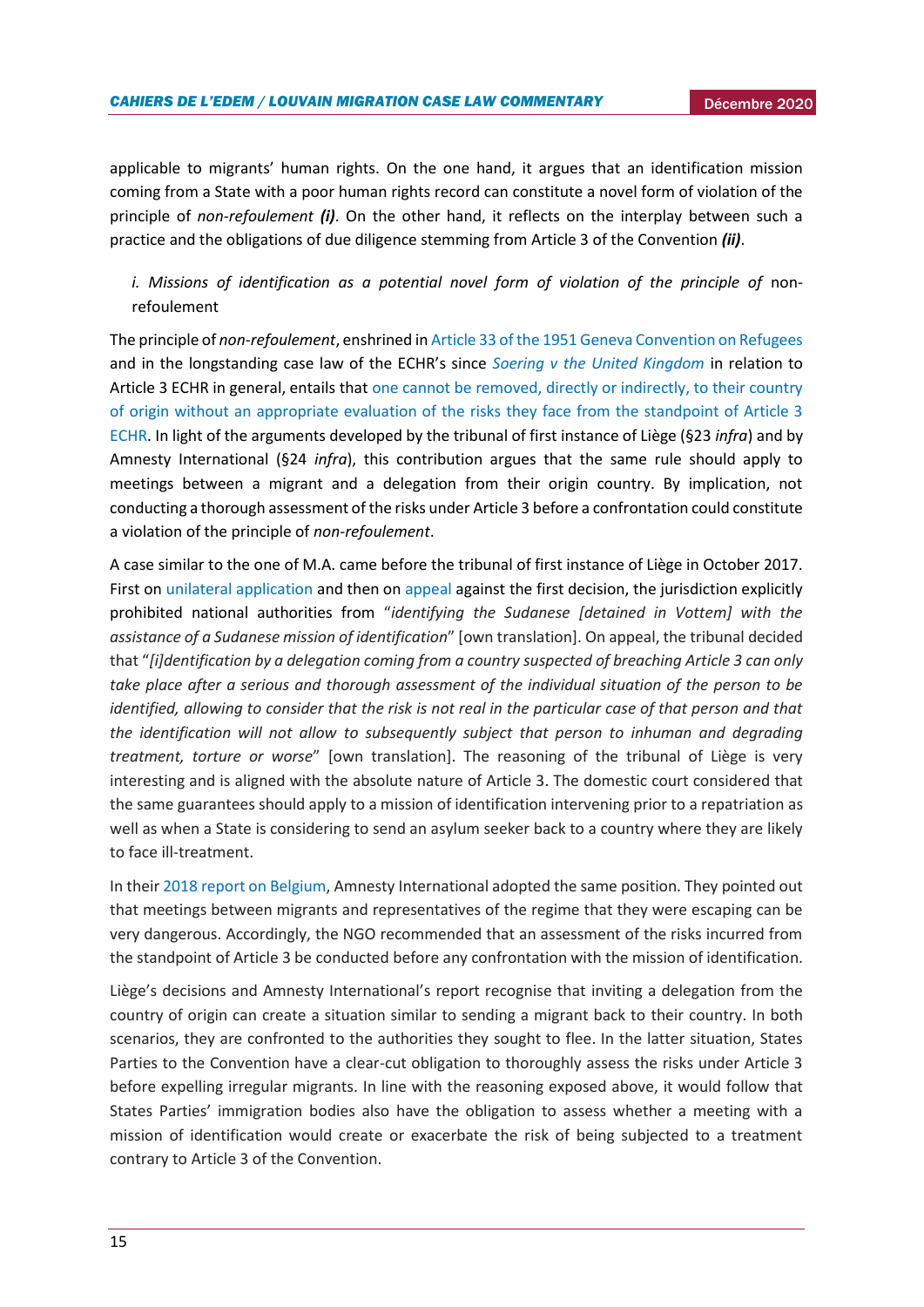Arguably, the following conclusion could be drawn: just as a State Party can be found to be in breach of Article 3 for deporting a migrant to a country in which they are likely to face ill-treatment (as was decided by the ECHR in *[Soering v UK](https://hudoc.echr.coe.int/fre#{%22fulltext%22:[%22soering%20v%20united%20kingdom%22],%22documentcollectionid2%22:[%22GRANDCHAMBER%22,%22CHAMBER%22],%22itemid%22:[%22001-57619%22]})* and *[M.S.S. v Belgium and Greece](https://hudoc.echr.coe.int/eng#{%22fulltext%22:[%22mss%22],%22documentcollectionid2%22:[%22GRANDCHAMBER%22,%22CHAMBER%22],%22itemid%22:[%22001-103050%22]})*, and followed by the CJEU in *[N.S.](https://eur-lex.europa.eu/legal-content/EN/TXT/PDF/?uri=CELEX:62010CJ0411&from=EN)*), similarly, bringing in an identification mission when the person to be identified is at serious risk of facing inhuman and degrading treatment upon return could lead to a violation of Article 3. In that view, the obligation of assessment would intervene at an earlier stage than that of the decision on deportation. In addition, the appreciation would concern two distinct questions: on the one hand, the existence of a risk upon return and whether a confrontation creates or exacerbates that risk; on the other hand, the risks of ill-treatment that migrants would face during the confrontation itself.

The Court reached the conclusion, *in casu*, that the conduct of the mission did not respect the procedural guarantees required by Article 3 and eventually holds Belgium accountable on that count. However, it is regrettable that the Court did not condemn repressive governments' missions of identification, or at least set clear safeguards for their implementation. Arguably, such a soft decision risks depriving the protections guaranteed under international human rights and refugee law of their *effet utile*. What is the point of fleeing a country where one risks persecution, if only to be then surrendered to their national authorities in the foreign State where they sought refuge?

#### *ii. Missions of identification as a practice irreconcilable with human rights due diligence obligation*

This contribution is also of the view that the Court missed the opportunity to assess the practice of identification missions in light of obligations of due diligence lying on States when there are no fullyfledged readmission agreements in place. Applied to the context of human rights, obligations of due diligence entail that States take "[all reasonable steps to prevent or avoid a risk of human rights](https://www.researchgate.net/publication/340505865_Human_Rights_Due_Diligence_Policies_Applied_to_Extraterritorial_Cooperation_to_Prevent_Irregular_Migration_European_Union_and_United_Kingdom_Support_to_Libya)  [violations occurring](https://www.researchgate.net/publication/340505865_Human_Rights_Due_Diligence_Policies_Applied_to_Extraterritorial_Cooperation_to_Prevent_Irregular_Migration_European_Union_and_United_Kingdom_Support_to_Libya)".

As has been hinted above, the EU and its Member States have been developing increasingly restrictive migration policies, to a large extent through extraterritorial support (what [Carla Ferstman](https://www.researchgate.net/publication/340505865_Human_Rights_Due_Diligence_Policies_Applied_to_Extraterritorial_Cooperation_to_Prevent_Irregular_Migration_European_Union_and_United_Kingdom_Support_to_Libya)  [calls "policies of](https://www.researchgate.net/publication/340505865_Human_Rights_Due_Diligence_Policies_Applied_to_Extraterritorial_Cooperation_to_Prevent_Irregular_Migration_European_Union_and_United_Kingdom_Support_to_Libya) *non-entrée*"). Applied to the context of migration, due diligence obligations entail that the EU and its Member States conduct prior assessments of whether or not cooperation with third States risk resulting in human rights violations.

Obligations of due diligence in the context of migration have been, to a certain extent, formalised at the EU level. Thus, the [EU Fundamental Rights Agency](https://fra.europa.eu/sites/default/files/fra_uploads/fra-2016-guidance-reducing-refoulement-risk-0_en.pdf) recommends that "when operational cooperation with a third country is envisaged which may involve the interception of migrants and/or their disembarkation in a third country, EU Member States should conduct a careful assessment of the human rights situation in that country". This recommendation can be transposed, *mutatis mutandis*, to cases where an EU State invites a third State delegation which may result in the deportation of migrants. However, it appears from the factual evidence of the case of *M.A.* that the cooperation between Belgium and Sudan was left to informal and non-transparent arrangements (see [Amnesty International's declaration of 30 January 2018](https://www.amnesty.org/en/documents/eur14/7811/2018/en/)), and that the human rights situation in Sudan was not taken into account. On the contrary, it was wilfully ignored.

Within the framework of the ECHR, due diligence obligations fall into the concept of positive obligations. It is of constant case-law that Article 3 of the Convention implies such obligations, which require that States "[take certain steps to protect persons within their jurisdiction from grave harm](https://strasbourgobservers.com/2020/04/07/positive-obligations-in-crisis/)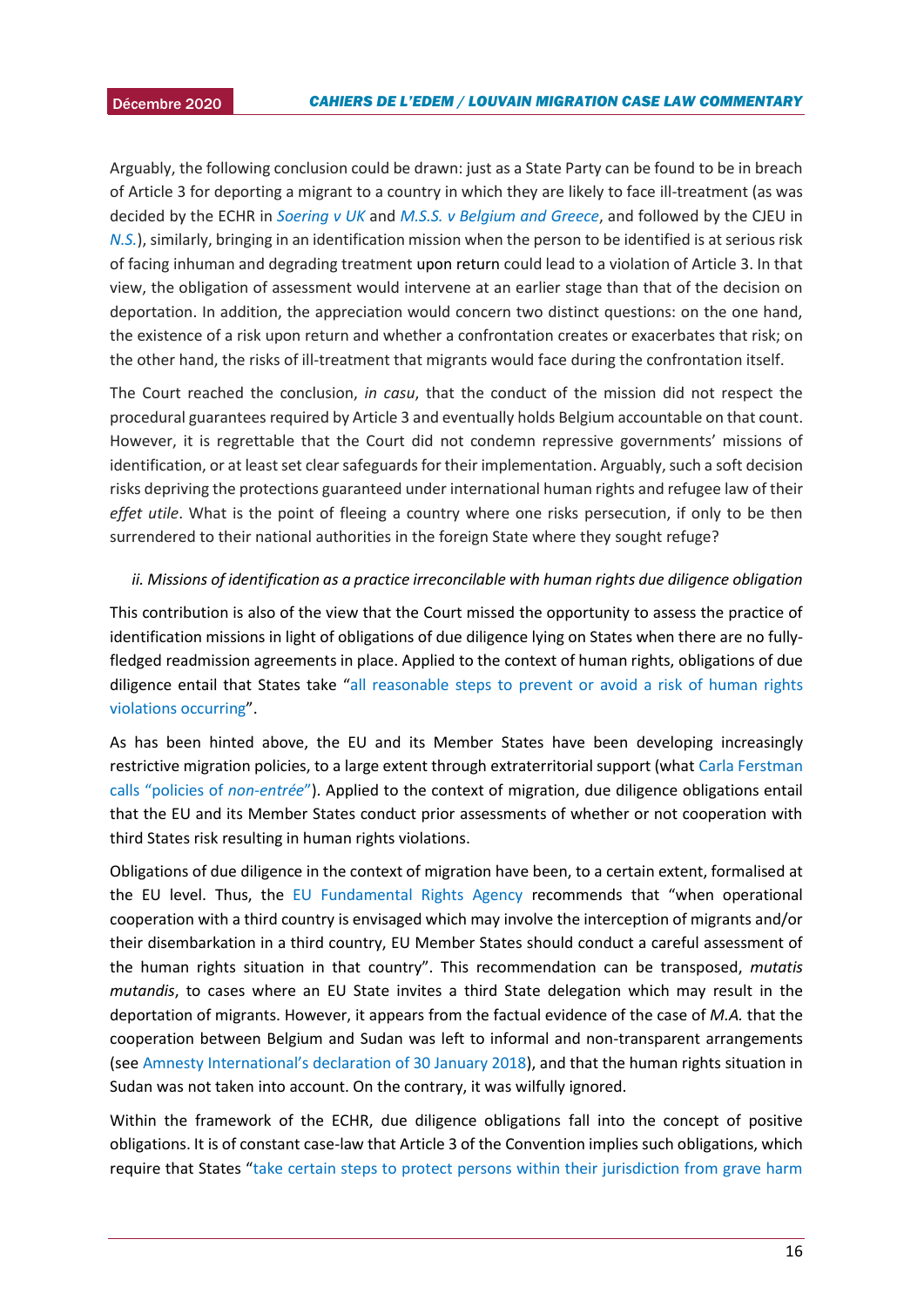[or suffering](https://strasbourgobservers.com/2020/04/07/positive-obligations-in-crisis/)" (*[Valiuliené v Lithuania](https://hudoc.echr.coe.int/eng#{%22itemid%22:[%22001-117636%22]})*, para 75). The Court had all the tools at its disposal to appreciate that particular practice of third States cooperation in light of the positive obligations stemming from Article 3 in the context of migration. Yet it remained blatantly silent about it. Had it seized the occasion, it would have reached the conclusion that bringing in an identification mission composed of representatives of a country like Sudan is irreconcilable with the obligations of due diligence lying on States Parties. Indeed, this duty means that States must avoid risks of human rights violations when they knew or ought to have known that there were insufficient guarantees protecting the migrant. Therefore, Belgium's attitude towards Sudanese migrants in 2017 is poles apart of what was reasonably expectable from the State and should have been sanctioned as such by the Court.

#### *3. Conclusion: an ambivalent decision*

Although the decision of the Court in *M.A. v Belgium* should be welcomed as a positive because it condemns Belgium for its practices of cooperation with Sudan in 2017, it must also be greeted with caution. Indeed, this analysis of the reasoning of the Court has shown that it does not formally condemn recourse to identification missions from origin countries with poor human rights records. This contribution has argued that such a cautious decision risks having a detrimental impact on the human rights of migrants and depriving the regime of international protection of its *effet utile*.

The case of *M.A. v Belgium*, and in particular the issue of identification missions, raises an array of other questions that could not be addressed here, but that are of relevance to a broader reflection on increasingly restrictive European migration policies. In particular, issues concerning data protection and the right to private life: M.A.'s personal data was shared with Sudanese authorities without his consent and before any assessment of his protection needs was conducted. Another striking problem is the increasing secrecy in which this kind of practices take place, on the margin of legal frameworks. Except with regard to foreigners detained for committing a crime or a felony [\(15](http://www.ejustice.just.fgov.be/cgi_loi/change_lg.pl?language=fr&la=F&cn=1980121530&table_name=loi)  [December 1980 Act, Article 74/8\)](http://www.ejustice.just.fgov.be/cgi_loi/change_lg.pl?language=fr&la=F&cn=1980121530&table_name=loi), we were unable to find in the Belgian legal framework any rules organising cooperation with authorities of the origin country for the purpose of identification.

"*Demander l'asile, c'est d[emander à être protégé contre des persécutions et à ne pas devoir retourner](https://www.acatfrance.fr/public/4-c336-vp-asile.pdf)  [dans un pays où on se sait en danger](https://www.acatfrance.fr/public/4-c336-vp-asile.pdf)*". It is also seeking protection against being tracked down by the perpetrators of the persecutions on the very territory where one expected to find a safe shelter.

#### **C. Suggested Reading**

**To read the case:** ECtHR, 27 October 2020, *[M.A. v Belgium](https://hudoc.echr.coe.int/fre#{%22fulltext%22:[%22M.A.%20c%20belgique%22],%22itemid%22:[%22001-205377%22]})*, Application No. 19656/18.

#### **Case law:**

ECtHR, 7 July 1989, *[Soering v The United Kingdom](https://hudoc.echr.coe.int/fre#{%22fulltext%22:[%22soering%20v%20united%20kingdom%22],%22documentcollectionid2%22:[%22GRANDCHAMBER%22,%22CHAMBER%22],%22itemid%22:[%22001-57619%22]})*, Application No. 14038/88. ECtHR, 28 February 2008, *[Saadi v Italy](https://hudoc.echr.coe.int/fre#{%22languageisocode%22:[%22ENG%22],%22appno%22:[%2237201/06%22],%22documentcollectionid2%22:[%22GRANDCHAMBER%22],%22itemid%22:[%22001-85276%22]})*, Application No. 37201/06. ECtHR, 2 October 2012, *[Singh and others v Belgium](https://hudoc.echr.coe.int/fre#{%22fulltext%22:[%22singh%22],%22documentcollectionid2%22:[%22GRANDCHAMBER%22,%22CHAMBER%22],%22itemid%22:[%22001-113660%22]})*, Application No. 33210/11. ECtHR, 26 March 2013, *[Valiuliené v Lithuania](https://hudoc.echr.coe.int/eng#{%22itemid%22:[%22001-117636%22]})*, Application No. 33234/07. ECtHR, 23 March 2016, *[F.G. v Sweden](https://hudoc.echr.coe.int/fre#{%22itemid%22:[%22001-140020%22]})*, Application No. 43611/11.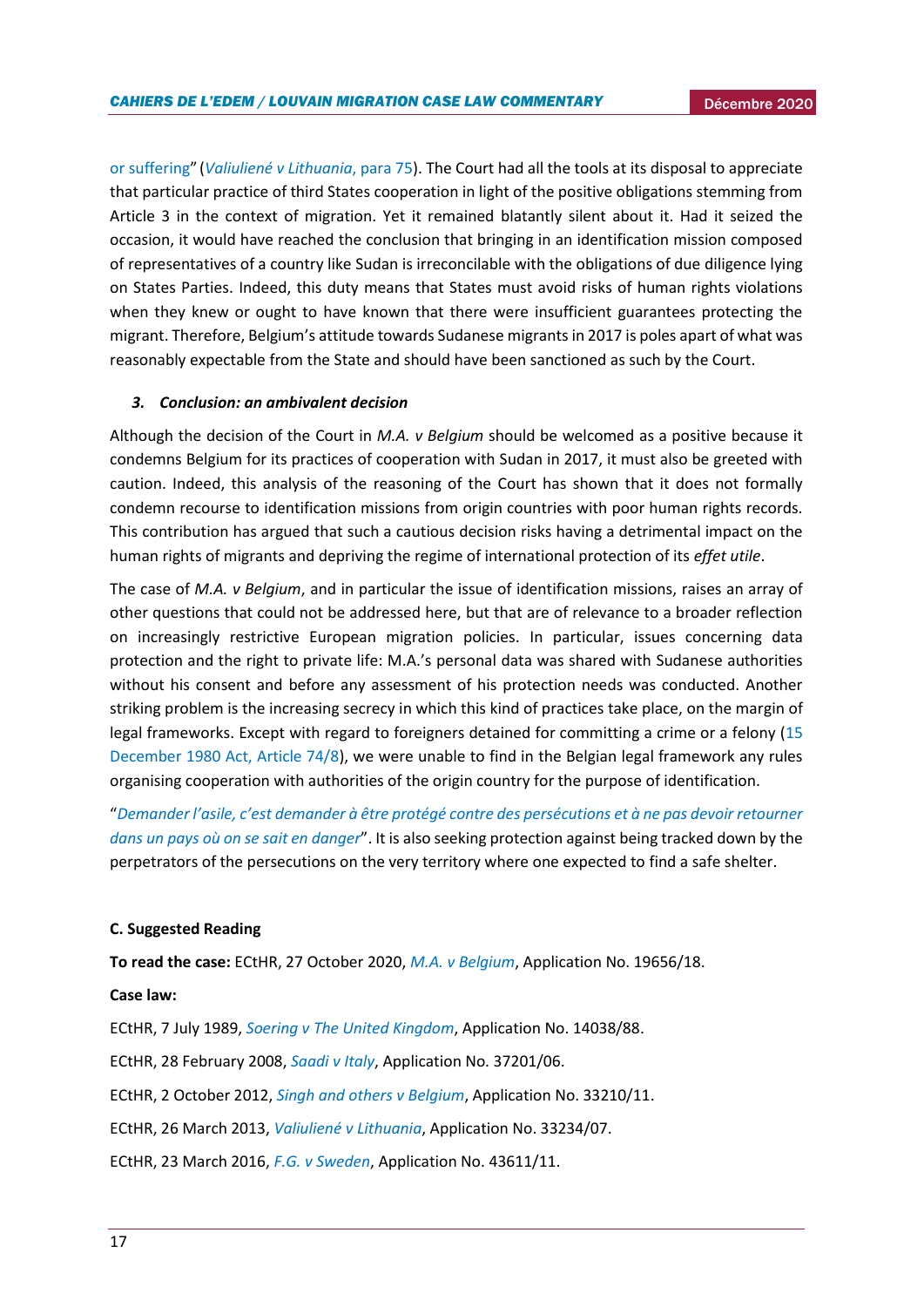2015 ECtHR, 23 August 2016, *[J.K. and others v](https://hudoc.echr.coe.int/fre#{%22fulltext%22:[%22j.%20k.%20sweden%22],%22documentcollectionid2%22:[%22GRANDCHAMBER%22,%22CHAMBER%22],%22itemid%22:[%22001-165442%22]}) Sweden*, Application No. 59166/12.

ECtHR, 21 November 2019, *[Ilias and Ahmed v Hungary](https://hudoc.echr.coe.int/fre#{%22languageisocode%22:[%22ENG%22],%22appno%22:[%2247287/15%22],%22documentcollectionid2%22:[%22GRANDCHAMBER%22],%22itemid%22:[%22001-198760%22]})*, Application No. 47287/15.

#### **Doctrine:**

M. CROWTHER et M. PLAUT, "Sudan and the EU: Uneasy Bedfellows", in VAN REISEN M, MAWERE M, STOCKMANS M & GEBRE-EGZIABHER, K.A. (eds), *[Mobile Africa: Human Trafficking and the Digital Divide](https://www.eepa.be/wp-content/uploads/2020/02/Book3-Chapter-20-Maddy-Crowther-_-Martin-Plaut-research-gate.pdf)*, Bamenda, Cameroon: Langaa Research & Publishing CIG, 593-629.

C. FERSTMAN, "Human Rights Due Diligence Policies Applied to Extraterritorial Cooperation to Prevent "Irregular" Migration: European Union and United Kingdom Support to Libya", *[German Law Journal](https://www.researchgate.net/publication/340505865_Human_Rights_Due_Diligence_Policies_Applied_to_Extraterritorial_Cooperation_to_Prevent_Irregular_Migration_European_Union_and_United_Kingdom_Support_to_Libya)*, April 2020.

E. FRASCA, "M.A. v. Belgium: the (in)voluntary return of a Sudanese migrant and the dangers of informal migration cooperation with third countries", *[Strasbourg Observers](https://strasbourgobservers.com/2020/12/03/m-a-v-belgium-the-involuntary-return-of-a-sudanese-migrant-and-the-dangers-of-informal-migration-cooperation-with-third-countries/)*, 3 December 2020.

L. LEBOEUF, "Cour eur. D. H., 2 octobre 2012, *Singh et autres c. Belgique*, req. N° 33210/11. Le manque du demandeur d'asile à son devoir de coopération ne dispense pas d'un examen complet des girefs défendables tirés de l'article 3 CEDH", [Centre Charles De Visscher pour le droit international et](https://uclouvain.be/fr/instituts-recherche/juri/cedie/actualites/cour-eur-d-h-2-octobre-2012-singh-et-autres-c-belgique-req-n-33210-11.html)  [européen,](https://uclouvain.be/fr/instituts-recherche/juri/cedie/actualites/cour-eur-d-h-2-octobre-2012-singh-et-autres-c-belgique-req-n-33210-11.html) 23 June 2017.

N. MAVRONICOLA, "Positive Obligations in Crisis", *[Strasbourg Observers](https://strasbourgobservers.com/2020/04/07/positive-obligations-in-crisis/)*, 7 April 2020.

NANSEN, the Belgian refugee council, « Evaluation de la preuve en matière d'asile : l'actualité depuis l'arrêt *Singh et autres c. Belgique* »[, Nansen Note 2018/3.](https://nansen-refugee.be/wp-content/uploads/2019/01/nansen-note-3-2018-3-procedure-asile-appreciation-preuve.pdf)

S. NICOLOSI, "F.G. v Sweden: fine-tuning the risk assessment in asylum claims", *[Strasbourg Observers](https://strasbourgobservers.com/2016/04/04/f-g-v-sweden-fine-tuning-the-risk-assessment-in-asylum-claims/)*, 4 April 2016.

[Rapport final de la Commission chargée de l'évaluation de la politique du retour volon](https://www.aigpol.be/sites/aigpol/files/attachments/Rapport%20final%20de%20la%20Commission%20Bossuyt%20-%20Septembre%202020.pdf)taire et de [l'éloignement forcé des étrangers](https://www.aigpol.be/sites/aigpol/files/attachments/Rapport%20final%20de%20la%20Commission%20Bossuyt%20-%20Septembre%202020.pdf), présidée par le professeur émérite Marc BOSUYT, présenté à la Ministre de l'Asile et de la Migration le 15 septembre 2020.

S. SAROLEA et J.-Y CARLIER, « Le droit d'asile dans l'Union européenne contrôlé par la Cour européenne des droits de l'homme. A propos de l'arrêt *M.S.S. c. Belgique et Grèce* », *[J.T.](https://dial.uclouvain.be/pr/boreal/fr/object/boreal%3A106785/datastreams)*, 2011, at 353-358.

**To cite this contribution**: M. DE NANTEUIL, "The two faces of the moon of a decision condemning the 2017 cooperation between Belgium and Sudan", *Cahiers de l'EDEM*, December 2020.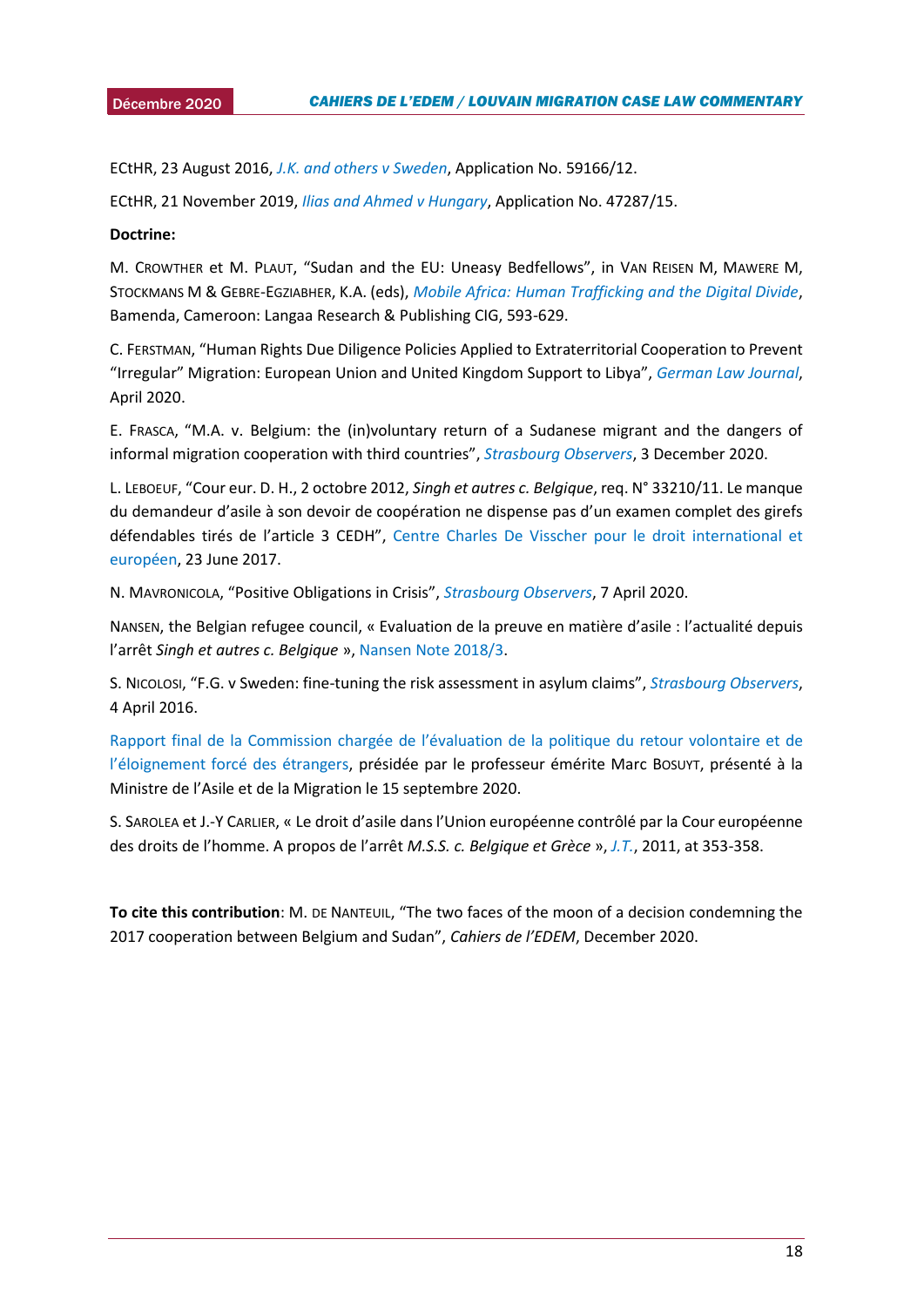# <span id="page-18-0"></span>**3. COUR D'APPEL BRUXELLES (FR), 5 MARS 2020, N° 2020/KR/60**

## **La reconnaissance d'un droit subjectif au rapatriement dans le chef des enfants belges retenus en Syrie : un grand pas en avant**

*Laura Cools*

## **A. Arrêt**

#### *1. Contexte*

Entre 2013 et 2017, 400 à [500 Belges seraient partis à l'étranger pour rejoindre l'](https://www.egmontinstitute.be/content/uploads/2018/02/egmont.papers.101_online_v1-3.pdf?type=pdf)Etat Islamique (EI), y inclus des mineurs. Il est également estimé qu[e 105 enfants](https://www.egmontinstitute.be/content/uploads/2020/10/SPB130_final.pdf?type=pdf) sont nés en Syrie et en Iraq d'un parent belge. Suite à la défaite de l'EI, plusieurs milliers de djihadistes<sup>1</sup> européen(ne)s et leurs enfants sont détenus dans les camps de Roj et d'Al-Hol en Syrie, gouvernés par les autorités kurdes. Les [chiffres](https://www.egmontinstitute.be/content/uploads/2020/10/SPB130_final.pdf?type=pdf) les plus récents suggèrent qu'à ce moment précis, il y a toujours au moins 38 enfants nés d'un parent belge détenus dans ces camps. Selon plusieurs [observateurs,](http://www.doctorswithoutborders.org/what-we-do/news-stories/news/syriawomen-and-children-suffer-amid-poor-conditions-al-hol-camp) les conditions de vie y sont épouvantables (pénurie d'eau, risque de propagation des maladies, surpopulation énorme, insuffisance de nourriture, d'installations sanitaires, et d'aide médicale ou psychologique). Les enfants n'y reçoivent [aucune éducation](https://www.savethechildren.org.au/our-stories/al-hol-no-place-for-innocents) et souffrent de [malnutrition,](https://context.reverso.net/vertaling/frans-engels/malnutrition) de pneumonie et de diarrhées à grande échelle. D'après la [Croix-Rouge,](https://twitter.com/ICRC/status/1111678994968203265) la situation y est « apocalyptique ».

A plusieurs reprises et de manière constante, les autorités kurdes qui contrôlent les camps, ont adressé un appel aux Etats européens afin qu'ils rapatrient leurs ressortissants. Ces derniers se montrent très réticents à l'égard des demandes de rapatriement. Cela soulève la question de l'existence d'un droit à l'assistance consulaire, et en certains cas, d'un droit au rapatriement, dans le chef des « djihadistes » européen(ne)s, ou au moins dans le chef de leurs enfants. En décembre 2017, [le gouvernement belge a pris position](https://www.vrt.be/vrtnws/nl/2017/12/22/automatisch-terugkeerrecht-voor-kinderen-is-strijders-van-minder/) en faveur du rapatriement automatique des enfants belges de moins de 10 ans (dont le lien de filiation était démontré au moyen d'un test A.D.N.). Toutefois, ayant rapatrié seulement 6 orphelins (et depuis cette semaine aussi un [enfant](https://www.demorgen.be/nieuws/belgie-haalt-kind-terug-uit-kamp-in-syrie-ik-wil-bij-mijn-papa-zijn~b80d18bb/) qui était détenu avec sa mère), l'Etat belge ne démontre pas avoir entrepris la moindre action afin de faire bénéficier des enfants belges détenus avec l'un de leur parent dans les camps du nord-est syrien, de mesures similaires<sup>2</sup>.

Entretemps, la question du rapatriement des enfants des camps syriens a également été posée à la [Cour européenne des Droits de l'Homme](https://www.lefigaro.fr/international/rapatriement-d-enfants-de-djihadistes-un-recours-inedit-contre-la-france-devant-la-cedh-20190506) et au Comité des droits de l'enfant<sup>3</sup> dans des affaires toujours pendantes (voir *infra*, partie B.3.).

1

<sup>&</sup>lt;sup>1</sup> La présente note n'entend pas discuter ce terme. Au-delà de la qualité que les personnes concernées revendiquent ou qui leur est imputée, la notion de djihadiste pose des questions de qualification en droit, surtout lorsqu'on lui attache des effets juridiques. A défaut de définition et de critères, ce terme englobe de multiples situations sans égard au niveau d'implication des personnes concernées, à la contrainte sous laquelle elles ont agi, … Pour les besoins de la présente note, il est pris acte de ce que ces personnes sont qualifiées comme telles par les décisions commentées, sans que cela ne fasse l'objet de contestation.

<sup>2</sup> Civ. Bruxelles (réf.), 30 octobre 2019, n° 19/129/C, *JLMB*, 2019, n° 39, p. 1871.

<sup>3</sup> Comité des droits de l'enfant, communications 79/2019, 77/2019 et 109/2019 contre la France.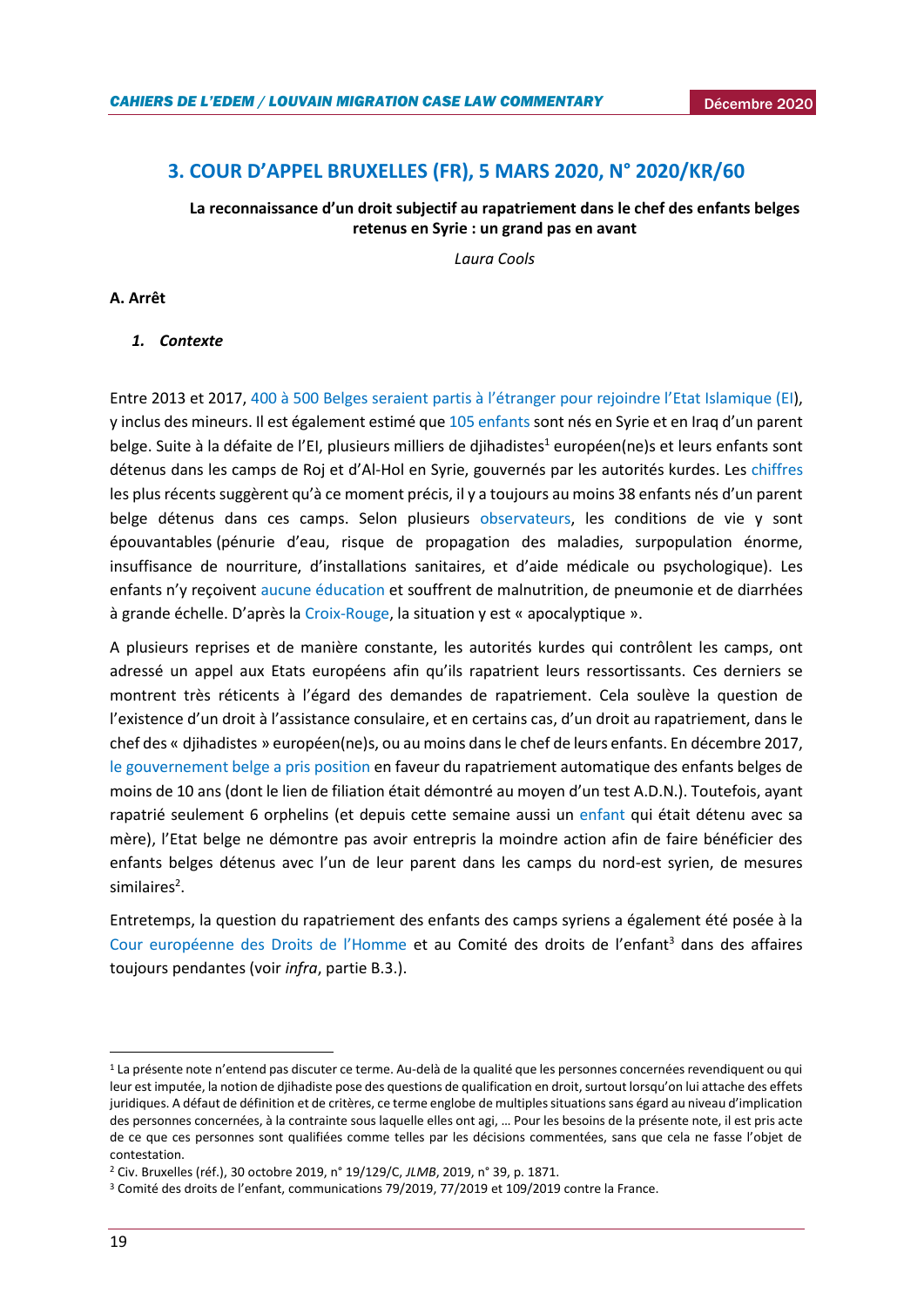**.** 

## 2015*2. Faits et décision en première instance par le juge des référés (civ. Brux. (réf.) – 30/10/2019)*

L'affaire discutée concerne les demandes de rapatriement de Syrie introduites par une mère belge, A, en son nom propre et au nom de ses enfants mineurs. En 2015, A s'est rendue en Syrie afin de rejoindre l'Etat Islamique, où elle a donné naissance à son premier fils en 2017. En 2018, après être arrêtés par les autorités kurdes, A. et son premier fils ont été enfermés dans le camp de détention 'Roj' en Syrie, où elle a accouché de son deuxième fils. En septembre 2019, elle a, sans succès, sollicité l'assistance de l'Etat belge en vue de l'organisation de son rapatriement et celui de ses enfants.

Suite au refus de l'Etat belge de procéder au rapatriement, A. a introduit une demande de rapatriement devant le juge des référés du tribunal de première instance de Bruxelles. Il a été jugé que les enfants de A disposent, *prima facie*, d'un droit subjectif à l'assistance consulaire eu égard à leur situation de détresse extrême telle que visée par l'article 78,6° du [Code consulaire](https://www.ejustice.just.fgov.be/cgi_loi/change_lg.pl?language=fr&la=F&table_name=loi&cn=2013122152) belge. Ensuite, la [déclaration du gouvernement belge](https://www.vrt.be/vrtnws/nl/2017/12/22/automatisch-terugkeerrecht-voor-kinderen-is-strijders-van-minder/) de décembre 2017 sur le rapatriement automatique des enfants belges de moins de 10 ans et le fait que l'Etat belge a déjà rapatrié d'autres enfants, indiquent que l'Etat n'est pas dépourvu de toute capacité organisationnelle pour organiser une assistance consulaire sur place. Le premier juge estime qu'en l'espèce, les enfants d'A disposent, *prima facie*, d'un droit au rapatriement. Il a condamné l'Etat belge à les rapatrier. Ensuite, en invoquant le principe de l'intérêt supérieur de l'enfant et le droit à la vie familiale, le premier juge a également ordonné le rapatriement de la maman des enfants mineurs, laquelle ne pouvait pas prétendre à l'assistance consulaire en raison de l'exception prévue dans l'article 83, 2° du [Code consulaire,](https://www.ejustice.just.fgov.be/cgi_loi/change_lg.pl?language=fr&la=F&table_name=loi&cn=2013122152) excluant les personnes qui se sont rendues dans une région où sévit un conflit armé. Ainsi, en première instance, l'Etat belge a été condamné à rapatrier A et ses enfants dans un délai de 75 jours, sous peine d'une astreinte de 2000 euros par jour, à l'expiration de ce délai.<sup>4</sup>

#### *3. Décision par la Cour d'appel (Bruxelles (fr) – 5/3/2020)*

En appel, la (chambre francophone de la) Cour d'appel de Bruxelles<sup>5</sup> a réformé cette ordonnance, en considérant les demandes irrecevables dans le chef des enfants et non fondées dans le chef de l'intimée. Cependant, elle s'est penchée sur la question de l'existence d'un droit subjectif au rapatriement dans le chef des enfants belges résidents en Syrie, ce qui nous permet de tirer quelques conclusions importantes, au-delà de cette affaire, sur la position juridique des enfants belges toujours détenus en Syrie (voir *infra,* partie B.1.).

Par rapport à la recevabilité de l'action formée par A. au nom des enfants, la Cour d'appel a confirmé la décision du premier juge en ce qu'il déclare irrecevable l'action introduite par A. en sa qualité de représentante légale de ses enfants mineurs, par manque de preuve d'un lien de filiation maternelle<sup>6</sup>.

<sup>4</sup> Civ. Bruxelles (réf.), 30 octobre 2019, n° 19/129/C*, JLMB*, 2019, n° 39, pp. 1862 – 1878.

<sup>5</sup> Le même jour, dans une affaire similaire, la Cour d'appel de Bruxelles (fr.) s'est aussi prononcée sur une autre question de rapatriement d'une mère belge et son fils mineur détenus en Syrie. En l'espèce, la Cour est arrivée à la même conclusion que dans l'arrêt discuté, en appliquant un raisonnement similaire, fondé sur le même type d'arguments. Les conclusions tirées dans ce commentaire découlent donc également de ce deuxième arrêt. Voy. : Bruxelles (fr), 5 mars 2020, n° 2020/KR/3, *TJK*, 2020, n° 3, pp. 192 – 194.

<sup>6</sup> En première instance, le juge des référés a trouvé un moyen à contourner l'irrecevabilité en jugeant que les demandes devraient quand même, dans leur intégralité, être déclarées recevables dans le chef de la mère en son nom personnel, comme elle apparaît prima facie comme la mère des deux enfants concernés, et a donc un intérêt personnel et direct à ce que ses enfants puissent bénéficier de l'assistance consulaire et être amenés dans un endroit où leur intégrité physique et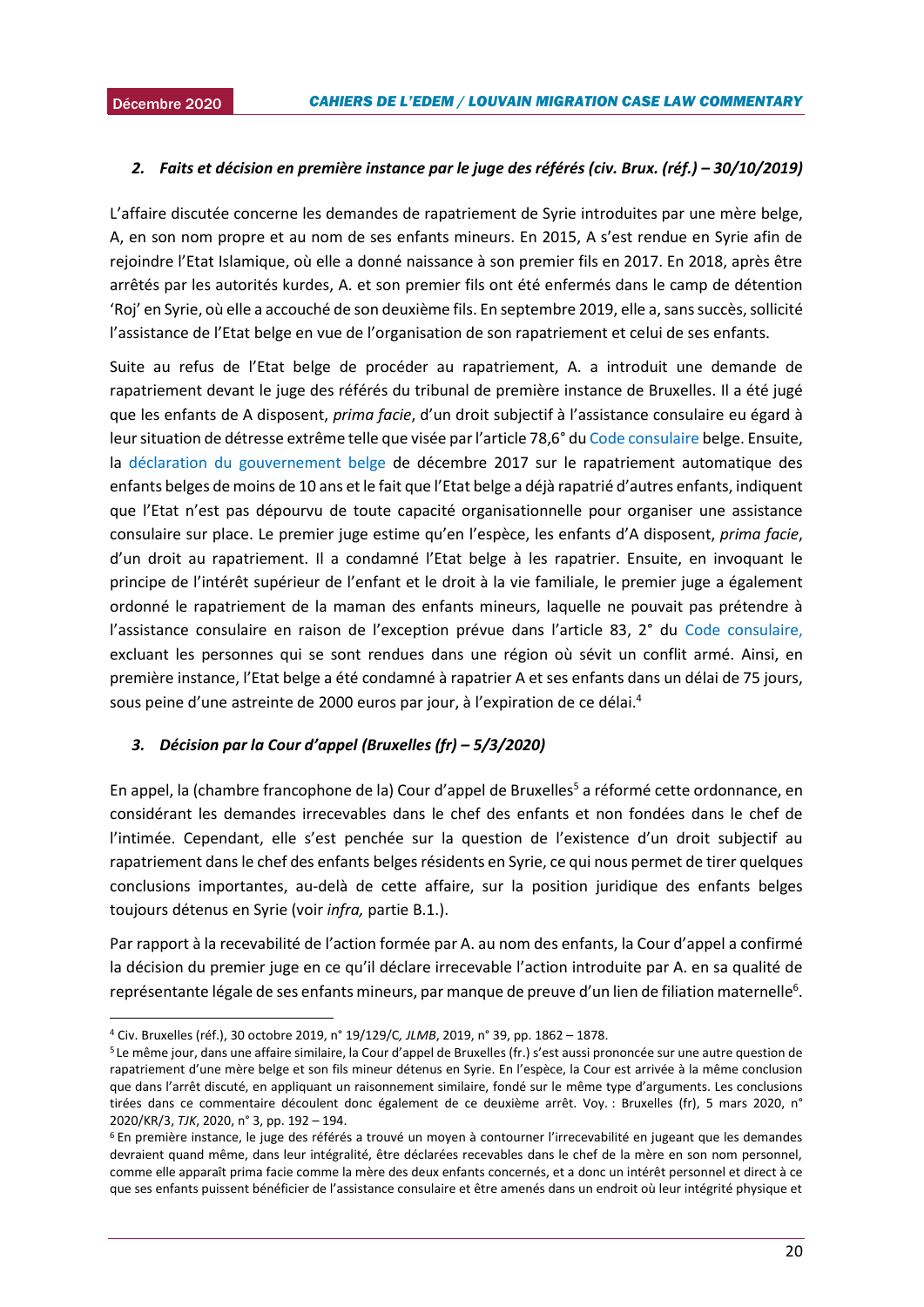En effet, en vertu de l'article 376 du [Code civil](http://www.ejustice.just.fgov.be/eli/loi/1804/03/21/1804032150/justel) belge, la qualité de représentant légal, ici comme parent (ce qui implique l'existence d'un lien de filiation maternelle ou paternelle), est une des conditions requises pour pouvoir entamer une telle action. En l'espèce, compte tenu du contexte dans lequel les deux enfants sont nés (l'un est né au sein des territoires occupés par l'EI et l'autre dans le camp 'Roj'), A ne dispose d'aucun acte de naissance et le lien de filiation maternelle la liant à ses deux enfants n'a jamais pu être établi légalement. En plus, la Cour remarque que la déclaration [du gouvernement belge](https://www.vrt.be/vrtnws/nl/2017/12/22/automatisch-terugkeerrecht-voor-kinderen-is-strijders-van-minder/) de rapatrier ses ressortissants âgés de moins de 10 ans applique seulement aux enfants belges, et qu'en l'espèce, l'on ne saurait déterminer avec certitude la nationalité belge des enfants concernés. Par conséquent, la Cour rend irrecevable les demandes dans le chef des enfants et, contrairement au premier juge, elle analyse sur le fond la demande de A. à titre personnel et non comme représentante légale des enfants.

Quant au pouvoir de juridiction des cours et tribunaux belges, la Cour s'interroge sur l'existence, en général, d'un droit subjectif à l'assistance consulaire. En l'espèce, en raison d'irrecevabilité des demandes dans le chef des enfants de A, la Cour d'appel ne va pas aussi loin que le juge des référés, qui avait reconnu un droit subjectif au rapatriement dans le chef des enfants de A. Cependant, elle procède à une analyse générale de l'existence d'un droit subjectif au rapatriement des enfants belges retenus en Syrie. En effet, la Cour commence son raisonnement par soutenir la position du premier juge selon laquelle il existe bien un droit subjectif au rapatriement dans le chef des enfants belges de moins de 10 ans résidents en Syrie (voir *infra*, partie B.1.). A l'égard des enfants belges de 10 ans et plus, la Cour conclut également à l'obligation de rapatriement dans le chef de l'Etat belge, en soulignant que si l'Etat dispose d'une marge d'appréciation lorsqu'il exerce cette obligation, celui-ci est limité par l'intérêt supérieur de l'enfant (voir *infra*, partie B.1.). Ainsi, la Cour a clairement pris position en faveur de l'existence d'un droit au rapatriement dans le chef des enfants belges retenus en Syrie peu importe l'âge.

Quant à l'apparence de droit sur l'assistance consulaire au profit de A (en son nom propre), la Cour confirme le premier juge. L'article 83 du [Code consulaire](https://www.ejustice.just.fgov.be/cgi_loi/change_lg.pl?language=fr&la=F&table_name=loi&cn=2013122152) ne permet pas aux mères de bénéficier d'un droit à l'assistance consulaire à titre personnel. Dans la lignée de la jurisprudence néerlandophone<sup>7</sup>, la Cour estime que les mères ne peuvent pas invoquer l'intérêt supérieur de leurs enfants pour faire valoir dans leur chef propre le droit subjectif à l'assistance consulaire dont leurs enfants bénéficient. Ainsi, la Cour dit la demande de l'assistance consulaire non fondée dans le chef de l'intimée.

Quant à la délivrance de documents, la Cour estime que le droit pour un citoyen de rentrer dans son propre pays n'implique pas à l'évidence une telle obligation positive. A ne dispose pas d'un droit àla délivrance de documents de voyage.

Finalement, quant aux droits conventionnels invoquées (à savoir, notamment l'article 3 de la CIDE et l'article 3 de la CEDH), contrairement au premier juge, la Cour d'appel estime qu'A n'apparaît pas fondée à invoquer ces dispositions conventionnelles, à défaut de pouvoir de juridiction dans le chef de l'Etat belge (voir *infra*, partie B.3.).

1

psychologique ne sera plus mise en péril. La Cour d'appel cependant, ne suit pas ce raisonnement et rejette la position que les requêtes devraient, dans leur intégralité, être déclarées recevables.

<sup>7</sup> Civ. Bruxelles (réf.), 11 décembre 2019, n° 2019/90/C; Civ. Bruxelles (réf.), 25 février 2020, n° 2020/13/C.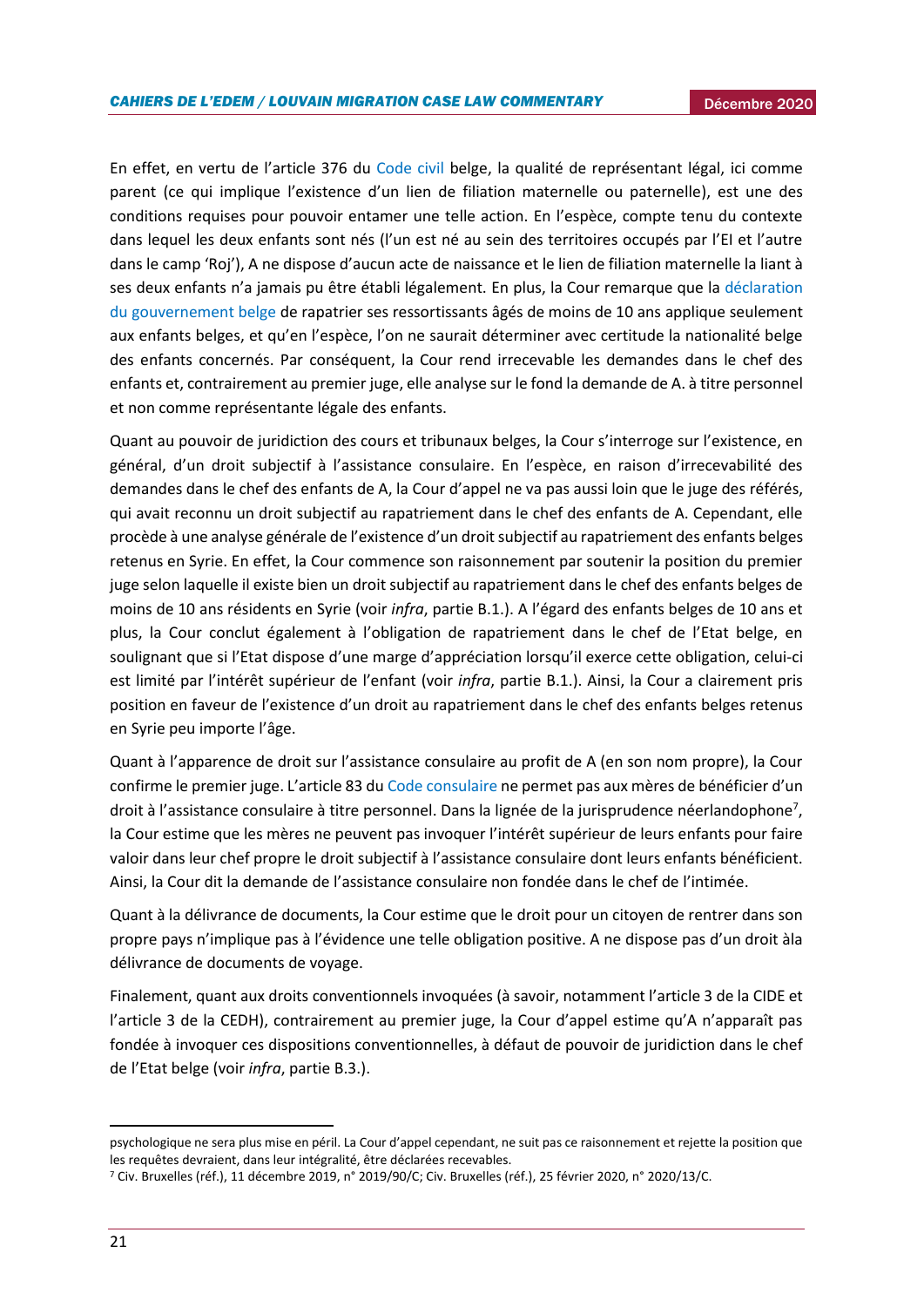2015 Ainsi, en vue de ce qui précède, la Cour d'appel réforme l'ordonnance du premier juge, et dit les demandes irrecevables dans le chef des enfants et non fondées dans le chef de l'intimée.

#### **B. Éclairage**

**.** 

Cette problématique soulève de nombreuses questions. La première est celle de l'existence d'un droit subjectif au rapatriement dans le chef d'enfants belges détenus en Syrie (1). Ensuite, rapatrier exclusivement les enfants, après les avoir séparés de leur mère, pose question à la lumière des droits de l'homme et des droits de l'enfant (2). Au-delà de la question de l'existence d'un droit au rapatriement en droit belge, ces affaires questionnent que à l'existence ou non d'obligation positive de rapatrier qui incomberait aux Etats parties à la [Convention Européenne des Droits de l'Homme](https://www.echr.coe.int/documents/convention_fra.pdf) (CEDH) et la Convention Internationale [relative aux Droits de l'Enfant](https://www.unicef.fr/sites/default/files/convention-des-droits-de-lenfant.pdf) (CIDE) (3).

# *1. Le droit subjectif à l'assistance consulaire en droit belge, implique-t-il aussi un droit subjectif au rapatriement ?*

- *Le droit subjectif à l'assistance consulaire en droit belge* 

En droit belge, l'assistance consulaire est réglée par le [Code consulaire](https://www.ejustice.just.fgov.be/cgi_loi/change_lg.pl?language=fr&la=F&table_name=loi&cn=2013122152) du 21 décembre 2013. Toutefois, jusqu'à l'entrée en vigueur de [la loi du 9 mai 2018](http://www.ejustice.just.fgov.be/cgi_loi/change_lg.pl?language=fr&la=F&cn=2018050906&table_name=loi), la jurisprudence belge estimait qu'il n'existait pas de droit à l'assistance consulaire, cette dernière devant s'analyser comme une faveur<sup>8</sup>. Cependant, [la loi du 9 mai 2018](http://www.ejustice.just.fgov.be/cgi_loi/change_lg.pl?language=fr&la=F&cn=2018050906&table_name=loi) a inséré dans le [Code consulaire](https://www.ejustice.just.fgov.be/cgi_loi/change_lg.pl?language=fr&la=F&table_name=loi&cn=2013122152) un nouveau chapitre prévoyant l'assistance consulaire aux Belges et aux citoyens de l'Union européenne non représentés dans les situations visées par le nouvel article 78 du [Code consulaire,](https://www.ejustice.just.fgov.be/cgi_loi/change_lg.pl?language=fr&la=F&table_name=loi&cn=2013122152) y inclus « la situation de détresse extrême dans laquelle se trouve un Belge » (art. 78, 6°). Le nouvel article 83 du [Code consulaire,](https://www.ejustice.just.fgov.be/cgi_loi/change_lg.pl?language=fr&la=F&table_name=loi&cn=2013122152) cependant, y ajoute quelques exceptions. Ainsi, les belges qui se sont rendus dans une région où sévit un conflit armé ne peuvent pas prétendre à l'assistance consulaire (art. 83, 2°).

En l'espèce, dans la lignée d'autres jurisprudences récentes<sup>9</sup>, la Cour d'appel a reconnu que, depuis l'entrée en vigueur de [la loi du 9 mai 2018](http://www.ejustice.just.fgov.be/cgi_loi/change_lg.pl?language=fr&la=F&cn=2018050906&table_name=loi) et à la lumière de ses travaux préparatoires, l'assistance consulaire ne constitue plus une faveur mais bien un droit subjectif que les cours et tribunaux doivent garantir.

#### - *Vers un droit subjectif au rapatriement dans le chef des enfants de « djihadistes » belges ?*

Se pose dès lors la question de savoir si ce droit subjectif à l'assistance consulaire se traduit par un droit subjectif au rapatriement dans le chef des enfants belges détenus en Syrie. Notons d'abord que le rapatriement n'est qu'une modalité d'exécution de l'assistance consulaire et que le titulaire du droit à l'assistance consulaire ne peut pas exiger une certaine modalité d'application<sup>10</sup>.

<sup>8</sup> Voy. e.g. : Civ. Bruxelles (fr.), 16 novembre 2005, n° 162/76/05; Cass. 29 septembre 2017, n° 162/76/05.

<sup>9</sup> L. De Bruycker, « Het recht op consulaire bescherming vanuit nationaal-, Europees- en internationaalrechtelijk perspectief. Naar een subjectief recht op repatriëring voor kinderen van Syriëstrijders? », note sous Bruxelles, 5 mars 2020, n° 2020/KR/60, *TJK*, 2020, n° 3, p. 206, en référence à : Civ. Bruxelles (réf.), 30 octobre 2019, n° 19/129/C, *JLMB*, 2019, n° 39, pp. 1862 - 1878 ; Civ. Bruxelles (réf.), 11 décembre 2019, n° 19/90/C ; Bruxelles (fr.), 9 janvier 2020, n° 2019/KR/39. <sup>10</sup> *Ibid.*, p. 206.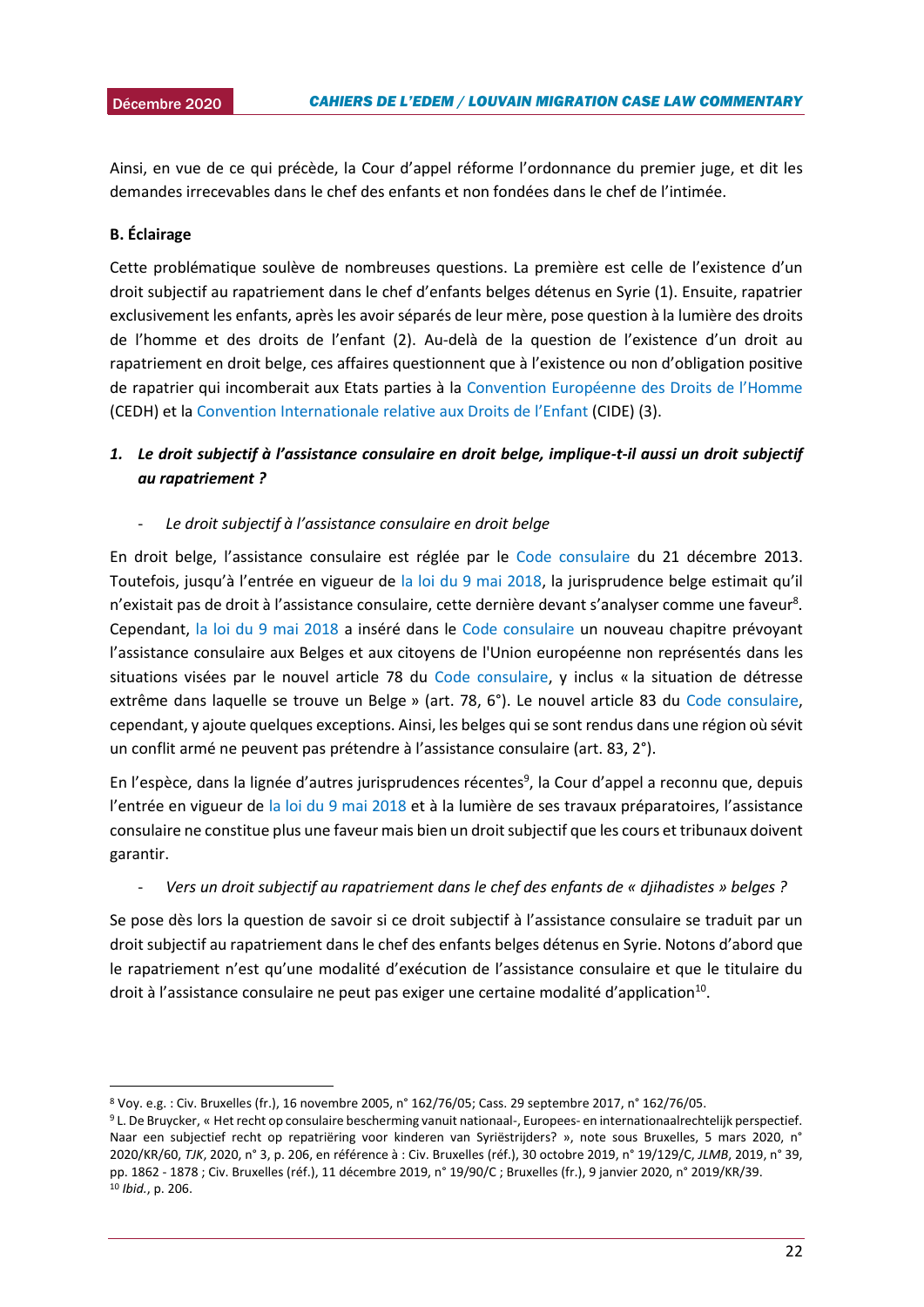Par rapport aux enfants belges de moins de 10 ans détenus en Syrie, contrairement à sa jurisprudence antérieure<sup>11</sup>, la Cour d'appel fait valoir que l'[engagement](https://www.vrt.be/vrtnws/nl/2017/12/22/automatisch-terugkeerrecht-voor-kinderen-is-strijders-van-minder/) du Gouvernement belge de fin 2017 doit être considéré comme un engagement unilatéral à rapatrier les enfants belges de moins de 10 ans (dont le lien de filiation était démontré au moyen d'un test A.D.N.). Il crée un droit subjectif au rapatriement dans le chef des enfants concernés. Ce raisonnement semble justifié par le droit international, en vertu duquel les pouvoirs exécutifs et législatifs d'un état peuvent, par déclaration, créer des obligations unilatérales, pour autant que cette déclaration ait l'intention d'être  $control$ contraignante et qu'elle soit prononcée publiquement et sans ambiguïté $12$ . En effet, une communication officielle publique du gouvernement déclarant l'attribution d'un droit de retour automatique aux enfants belges de moins de 10 ans, répond clairement à ces exigences<sup>13</sup>.

De surcroît, la Cour juge qu'en cas de situation de détresse extrême (telle que visée par l'article 78, 6° du [Code consulaire](https://www.ejustice.just.fgov.be/cgi_loi/change_lg.pl?language=fr&la=F&table_name=loi&cn=2013122152) belge), si le secours ou la protection sur place par l'autorité locale ou par des associations sont inopérantes, la « possibilité « de rapatriement se mue *prima facie* en une obligation au rapatriement. A l'égard des enfants mineurs de moins de 10 ans, suite à la [déclaration](https://www.vrt.be/vrtnws/nl/2017/12/22/automatisch-terugkeerrecht-voor-kinderen-is-strijders-van-minder/)  [du gouvernement belge,](https://www.vrt.be/vrtnws/nl/2017/12/22/automatisch-terugkeerrecht-voor-kinderen-is-strijders-van-minder/) aucune nouvelle balance des intérêts n'est justifiée pour vérifier s'il y a lieu de les rapatrier ou non.

A l'égard des enfants belges âgés de plus de 10 ans par contre, la Cour d'appel conclut que l'Etat belge dispose d'une marge d'appréciation lorsqu'il exerce cette obligation. Cette dernière est largement limitée par les droits de l'enfant, à savoir l'article 22*bis*, §1 et §2 de la [Constitution belge](http://www.ejustice.just.fgov.be/cgi_loi/change_lg.pl?language=fr&la=F&cn=1994021730&table_name=loi) et l'article 3, § 1 de la [CIDE.](https://www.unicef.fr/sites/default/files/convention-des-droits-de-lenfant.pdf) Rappelant la jurisprudence de la Cour constitutionnelle<sup>14</sup> et de la Cour européenne des droits de l'homme<sup>15</sup>, la Cour d'appel souligne que l'Etat belge doit prendre en considération de manière primordiale l'intérêt de l'enfant lorsqu'il exerce le pouvoir discrétionnaire que lui réserve le Code consulaire belge<sup>16</sup>. La Cour déduit un droit au rapatriement du principe de l'intérêt supérieur de l'enfant, si ces deux conditions sont réunies : une situation de détresse extrême et le rapatriement comme seule possibilité d'y échapper.

La Cour d'appel conclut que l'Etat belge doit prendre toutes les dispositions nécessaires qui sont en son pouvoir afin d'organiser le rapatriement des enfants mineurs de nationalité belge et ce, le plus rapidement possible, compte tenu de la situation dramatique prévalant sur place.

Notons que, contrairement à la [déclaration du gouvernement belge,](https://www.vrt.be/vrtnws/nl/2017/12/22/automatisch-terugkeerrecht-voor-kinderen-is-strijders-van-minder/) la Cour ne semble pas se limiter aux enfants de moins de 10 ans, Ainsi, il suit de cet arrêt que tous les enfants belges toujours détenus en Syrie disposent d'un droit subjectif au rapatriement, quel que soit leur âge.

**.** 

<sup>11</sup> Voy. e.g. : Civ. Bruxelles (nl.), 19 juillet 2018, n° 18/28/C; Bruxelles (nl.), 12 septembre 2018, n° 2018/KR/45.

<sup>12</sup> E. Wauters en J. Wouters, « Moeders en kinderen van Syriëstrijders: over de volkenrechtelijke verplichtingen van de Belgische Staat », TJK 2019, afl. 1, 85, en référence à: M. BOSSUYT et J. WOUTERS, Grondlijnen van Internationaal Recht*, Intersentia*, Bruxelles, 2005, p. 128.

<sup>13</sup> E. WAUTERS en J. WOUTERS, « Moeders en kinderen van Syriëstrijders: over de volkenrechtelijke verplichtingen van de Belgische Staat », TJK 2019, afl. 1, 85, en référence à: A. Rubin, « The International Legal Effects of Unilateral Declarations », *American Journal International Law*, 1977, n° 71, pp. 1-30.

<sup>14</sup> C.C., 19 mars 2015, n° 38/2015.

<sup>15</sup> Cour eur. D.H., 5 novembre 2002, *Yousef c. Pays-Bas*, § 73 ; Cour eur. D.H., 26 juin 2003, *Maire c. Portugal*, § 71 et 77 ; Cour eur. D.H., 8 juillet 2003, *Sommerfeld c. Allemagne*, §§ 64 et 66 ; Cour eur. D.H., 28 juin 2007, *Wagner et JMWL c. Luxembourg*, § 119 ; Cour eur. D.H., 6 juillet 2010, *Neulinger et Shuruk c. Suisse,* § 135 ; Cour eur. D.H., 22 mars 2012, *Ahrens c. Allemagne*, § 63

<sup>16</sup> Voy. e.g. Bruxelles (fr.), 9 janvier 2020, n° 2019/KR/39 ; Civ. Bruxelles (réf.), 11 juin 2019, n° 19/37/C.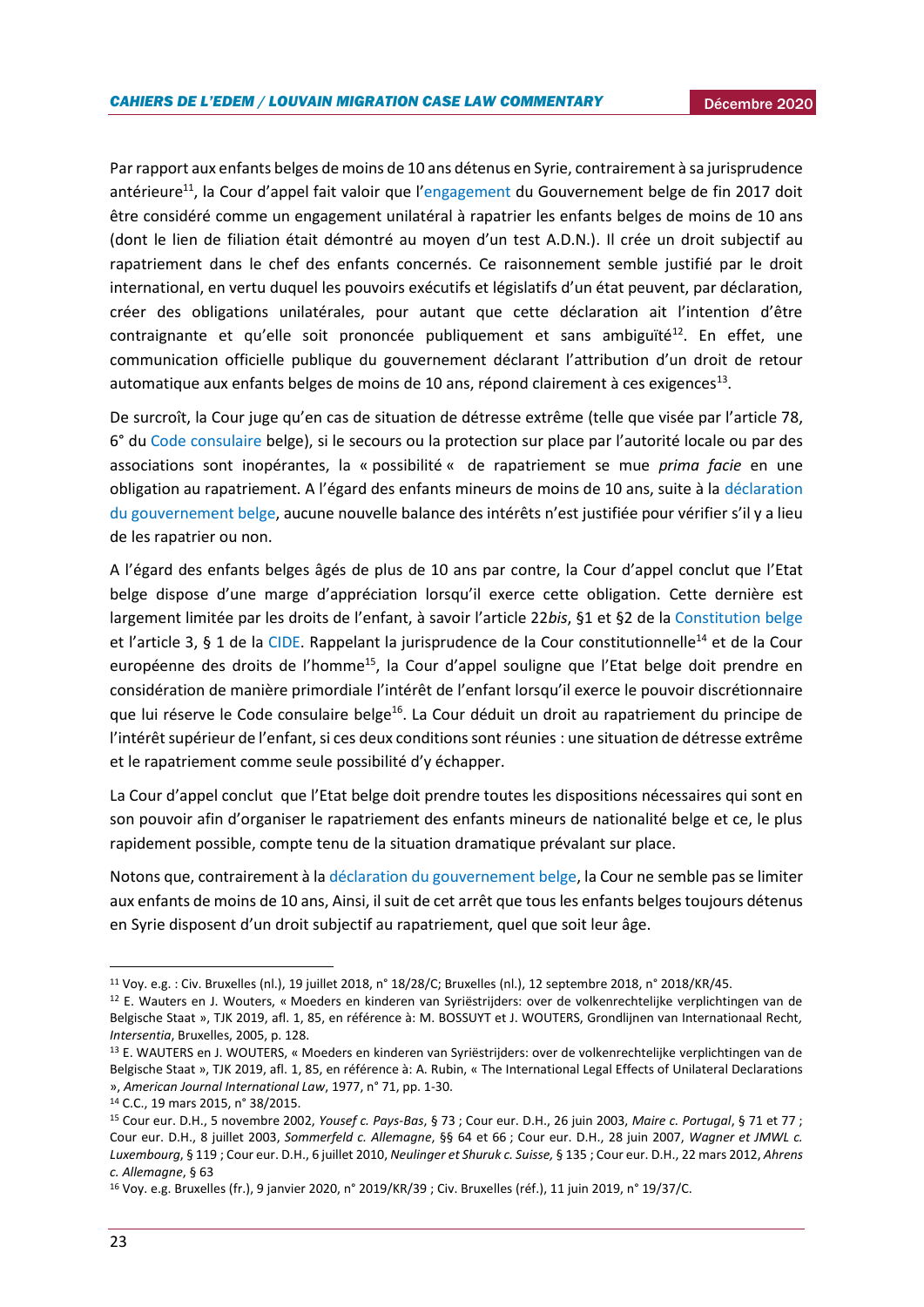## Limites au droit subjectif au rapatriement

La jouissance de ce droit suppose que la nationalité belge de l'enfant qui veut en bénéficier soit démontrée. Pour qu'un parent « djihadiste » belge puisse introduire devant les juges belges en sa qualité de représentant(e) légal(e) une action de rapatriement de ses enfants mineurs, il est requis que la nationalité belge de ces derniers soit démontrée, ce qui implique la preuve d'un lien de filiation avec un parent belge. La [déclaration du gouvernement belge](https://www.vrt.be/vrtnws/nl/2017/12/22/automatisch-terugkeerrecht-voor-kinderen-is-strijders-van-minder/) n'applique qu'aux enfants pour lesquels cette preuve a été rapportée.<sup>17</sup>

Ce droit subjectif risque dès lors de rester théorique pour les enfants nés en Syrie étant donné que l'épreuve du lien de filiation avec un parent belge reste un obstacle majeur pour eux (voir *supra*, partie A.3.). Comme soulevé, en l'espèce, par le premier juge, à défaut de pièce de l'état civil admissible au regard du Code de droit international privé, seul le tribunal de la famille est compétent pour reconnaître un tel lien de filiation. Une telle action serait donc un préalable à une autre action. Or, elle peut être longue s'il faut recourir à un test ADN… Le juge des référés aurait pu examiner la question de la filiation au titre de question préalable, épargnant ainsi au moins une procédure.

Cet arrêt est par contre utile pour les enfants nés en Belgique avant d'être emmenés ou enlevés par (l'un de) ses parents en Syrie.

# *2. Le rapatriement des enfants sans leurs mères versus le droit à la vie familiale et l'intérêt supérieur de l'enfant à ne pas être séparé de sa mère*

N'ayant rapatrié que des orphelins jusqu'à la mi-décembre 2020, l'Etat belge a évité la question du rapatriement conjoint. Le [rapatriement très récent](https://www.demorgen.be/nieuws/belgie-haalt-kind-terug-uit-kamp-in-syrie-ik-wil-bij-mijn-papa-zijn~b80d18bb/) d'un enfant belge qui était détenu dans le camp avec sa mère, ne soulevait pas davantage cette question, puisque sa mère ne voulait pas rentrer en Europe. [Selon OCAM,](https://www.demorgen.be/nieuws/islamitische-staat-zwaait-de-plak-in-de-kampen-met-belgen-de-koerden-zijn-de-controle-kwijt~b71cc8a0/) il y a toujours 23 femmes belges enfermées avec leurs enfants dans les camps en Syrie et plusieurs d'entre elles, y inclus l'intimée de l'arrêt discuté, souhaitent être rapatriées avec leurs enfants.

A ce jour, la plupart des Etats européens semblent s'opposer au rapatriement conjoint. Toutefois, la reconnaissance d'un droit au rapatriement dans le chef des mineurs détenus en Syrie sans faire bénéficier leurs mères d'une pareille mesure, conduira forcément à une séparation familiale. Cela pose des questions tant au niveau pratique qu'en ce qui concerne les des droits fondamentaux de l'enfant.

Au niveau pratique, premièrement, l'exécution d'un rapatriement par l'Etat belge nécessite l'accord des autorités kurdes. La Cour d'Appel relève que celles-ci posent comme condition le rapatriement des mères<sup>18</sup>. Deuxièmement, même si les autorités kurdes permettaient la séparation des enfants de leurs mères, tout effort de rapatrier les enfants implique la coopération de leurs mères. A cet égard, la perspective d'une séparation imminente peut encourager les mères à cacher les enfants et/ou leurs identités<sup>19</sup>

 $\overline{\phantom{a}}$ 

<sup>17</sup> De Bruycker, *op.cit*., p. 208.

<sup>18</sup> Bruxelles (fr.), 5 mars 2020, n° 2020/KR/60, *TJK*, 2020, n° 3, p. 189.

 $19$  S. Mustasaari, « Finnish children or cubs of the caliphate: Jurisdiction and state response-ability in human rights law, private international law and the finnish child welfare act », *Oslo Law Review*, vol. 7, n° 1, p. 43.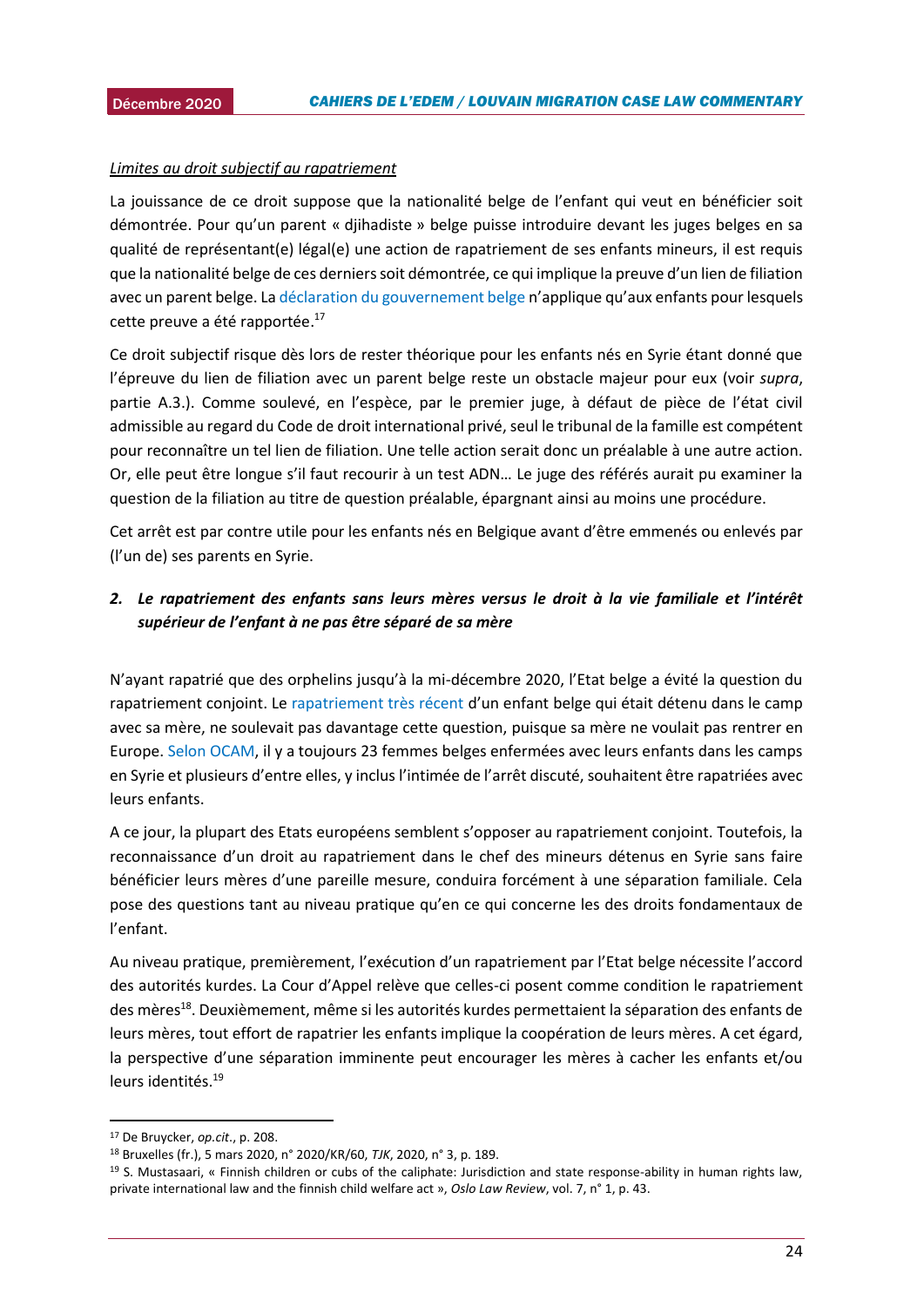Plus fondamentalement, le rapatriement des enfants après les avoir séparés de leur mère peut être constitutif d'une nouvelle violation de leurs droits fondamentaux. Dans une affaire similaire, la Cour d'appel de Bruxelles a déjà jugé qu'une telle séparation violerait, entres autres, l'article 8 de l[a CEDH](https://www.echr.coe.int/documents/convention_fra.pdf) et l'article 5 de la [CIDE](https://www.unicef.fr/sites/default/files/convention-des-droits-de-lenfant.pdf)<sup>20</sup>.

Il s'agit à l'évidence d'une ingérence dans l'exercice du droit au respect de la vie privée et familiale de l'enfant ainsi que de ses parents, droit garanti par l'article 8 CEDH. Selon le deuxième paragraphe de cet article, une telle ingérence peut être autorisée pour autant qu'elle est prévue par la loi et qu'elle constitue une mesure qui, dans une société démocratique, est nécessaire à, entres autres, la sécurité nationale. Cependant, les droits en cause ne devraient pas être limités au-delà de ce qui est nécessaire pour la protection de l'enfant. Si la mère demeure dans le camp, toute vie familiale sera impossible, les liens entre l'enfant et la mère étant irréparablement rompus<sup>21</sup>. Une telle ingérence requière une appréciation rigoureuse et individuelle, en tenant dûment compte des circonstances spécifiques ainsi que de tous les intérêts en jeu. Un conflit surgit entre l'intérêt de l'état à préserver la sécurité nationale et l'intérêt supérieur de l'enfant à ne pas être séparé de sa mère, son seul point de repère stable.

En l'espèce, le juge des référés a jugé que la nécessité de préserver la sécurité nationale n'apparaît pas *prima facie* pouvoir prévaloir sur l'intérêt supérieur des deux enfants de ne pas être séparés de leur mère lors du rapatriement. Selon la Cour d'appel, il reviendra à l'Etat belge d'apprécier si l'obligation de tenir compte de l'intérêt supérieur de l'enfant requiert, ou non, dans les circonstances particulières de chaque cas, le rapatriement de leur mère également. En l'espèce, le premier juge a réalisé cette balance entre les intérêts des enfants mineurs et les intérêts de l'Etat belge et a considéré que les premiers prévalaient sur les seconds au regard du « contexte traumatisant dans lequel [ils] ont dû vivre depuis leur naissance, contexte dans lequel leur mère a constitué le seul point de repère stable et la seule source d'affection. Les séparer de leur mère serait, incontestablement, constitutif, dans leur chef, d'un nouveau traumatisme qui viendrait encore s'ajouter à tout ce qu'ils ont déjà vécu »<sup>22</sup>.

Toutefois, ceci n'est peut-être pas généralisable<sup>23</sup>. Pensons par exemple à l'hypothèse d'une mère très radicalisée. En ce cas particulier, la jurisprudence pourra estimer que l'intérêt de l'état à préserver la sécurité nationale pèse plus lourd et que séparer l'enfant d'une personne extrémiste rencontre son intérêt supérieur. En outre, l'article 5 de la CIDE prévoit qu'un enfant ne puisse pas être séparé de ses parents contre leur gré, sauf si cette séparation est nécessaire dans son intérêt supérieur. L'article 20 de la CIDE prévoyant le droit à une protection et une aide spéciale de l'Etat à tout enfant qui dans son propre intérêt ne peut être laissé dans son milieu familial, semble également suggérer qu'une séparation de l'enfant et sa mère peut être justifiée si cela est dans l'intérêt (supérieur) de l'enfant. Ces dispositions sont souvent invoquées par ceux qui s'opposent au rapatriement conjoint. Mustasaari y voit un « abus des droits de l'homme » par les responsables politiques, utilisant les droits fondamentaux comme couverture pour des décisions politiques déjà

**.** 

<sup>20</sup> Bruxelles (nl.), 12 septembre 2018, n° 2018/KR/45.

<sup>21</sup> S. Mustasaari, *op.cit.*, p. 43.

<sup>22</sup> Civ. Bruxelles (réf.), 30 octobre 2019, n° 19/129/C, JLMB, 2019, n° 39, p. 1875.

<sup>&</sup>lt;sup>23</sup> Dans une décision de 11 décembre 2019 par exemple, le Tribunal de première instance néerlandophone de Bruxelles a ordonné en référé à l'Etat belge, de rapatrier 10 enfants en Belgique, sans leurs mères respectives (Civ. Bruxelles (réf.), 11 décembre 2019, n° 2019/90/C).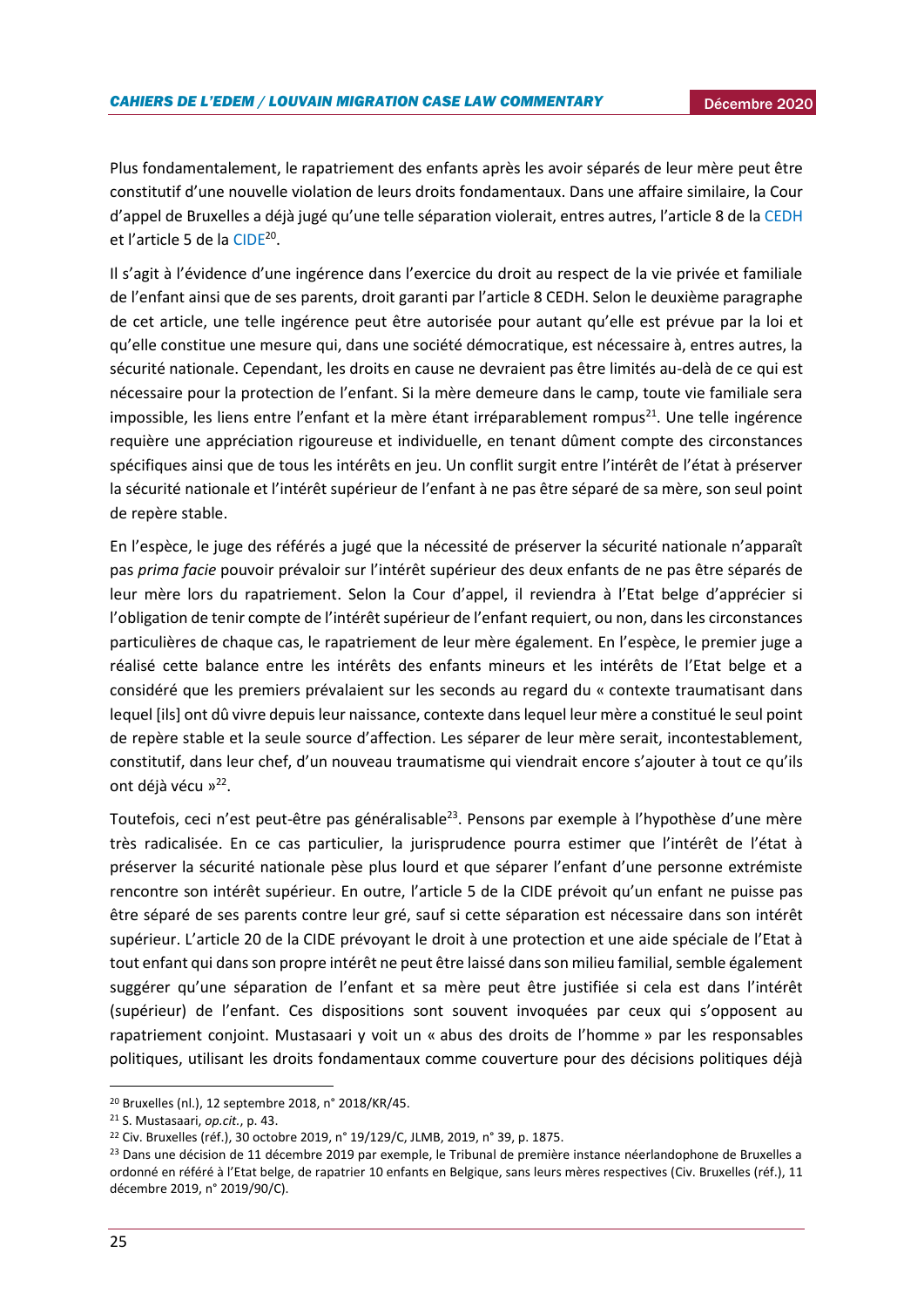prises<sup>24</sup>. Certains soutiennent avec force que le principe de l'intérêt supérieur de l'enfant ne peut être détourné pour servir d'autres intérêts<sup>25</sup>.

# *3. Quant au pouvoir de juridiction de l'Etat belge / des états d'origine européens dans les camps en Syrie*

Enfin, au-delà de la question de l'existence d'un droit subjectif au rapatriement en droit belge, se pose la question de savoir si un tel droit peut être dérivé des droits de l'homme et de l'enfant. A cet égard, il convient de s'interroger sur l'application extraterritoriale de la [CEDH](https://www.echr.coe.int/documents/convention_fra.pdf) et de la [CIDE,](https://www.unicef.fr/sites/default/files/convention-des-droits-de-lenfant.pdf) afin de déterminer si les Parties signataires sont tenues de respecter les droits garantis au-delà de leurs frontières, et notamment dans les camps de détention en Syrie.

Dans le cadre limité du présent commentaire, nous ne pouvons pas traiter cette question compliquée en profondeur. Nous fournissons toutefois quelques éléments de réflexion.

Eu égard aux circonstances factuelles et à l'état présent de la [jurisprudence](https://hudoc.echr.coe.int/eng#{%22fulltext%22:[%22bankovic%22],%22documentcollectionid2%22:[%22GRANDCHAMBER%22,%22CHAMBER%22],%22itemid%22:[%22001-105606%22]}) strasbourgeoise sur l'application extraterritoriale de la CEDH, exigeant l'exercice d'un contrôle effectif sur le *territoire* ou sur les *individus* concernés, il semble difficile à établir l'exercice d'une juridiction extraterritoriale des Etats parties sur leurs ressortissants détenus dans les camps en Syrie. Toutefois, la juridiction des Etats européens pourrait être retenue si la Cour européenne des droits de l'homme concluait à sa compétence en cas de contrôle sur la situation en cause<sup>26</sup>.

En effet, en l'espèce, le juge des référés, a estimé qu'A. et ses deux enfants relèvent de la juridiction de l'Etat belge au sens du premier article de la CEDH (et de l'article 2, §2 de la CIDE), eu égard, entre autres, au fait que l'Etat belge a déjà pu rapatrier quelques ressortissants de Syrie et que les autorités kurdes sont demandeuses des opérations de rapatriement par les Etats européens. En plus, nonobstant le fait que l'Etat belge ne dispose, *prima facie*, d'aucun contrôle effectif sur la zone où se trouve le camp, étant contrôlée par les autorités kurdes du nord-est syrien, l'Etat belge dispose manifestement de la capacité tant décisionnelle qu'organisationnelle de mettre un terme à la situation précaire d'A et ses enfants, et par conséquent d'un certain pouvoir sur la *situation*. Ainsi, selon le premier juge, l'absence de rapatriement résulte d'une décision de l'Etat belge, et non d'une impossibilité de rendre sur place ou de les ramener en raison du refus des autorités locale. En degré  $d'$ appel, la Cour réforme le premier juge sur ce point<sup>27</sup>. Pour arriver à cette conclusion, la Cour remarque que la décision de rapatriement n'appartient à l'Etat belge que dans les conditions et selon les modalités fixées par les autorités kurdes. L'Etat belge ne peut disposer de ses ressortissants et des droits fondamentaux de ceux-ci que dans la mesure permise par les autorités kurdes. L'Etat belge n'exerce pas de contrôle effectif dans le camp, ni sur les individus y détenus, comme requis par l'état actuel de la [jurisprudence](https://hudoc.echr.coe.int/eng#{%22fulltext%22:[%22bankovic%22],%22documentcollectionid2%22:[%22GRANDCHAMBER%22,%22CHAMBER%22],%22itemid%22:[%22001-105606%22]}) strasbourgeoise. La Cour d'appel concède qu'il est bien possible que Cour

1

<sup>24</sup> S. Mustasaari, *op.cit.*, p. 43.

<sup>25</sup> Children's Rights Knowledge Centre, « Children's best interests: a discussion of commonly encountered tensions » *in*  Council or Europe (ed.), *The best interests of the child – [A dialogue between theory and practice](https://rm.coe.int/1680657e56)*, p. 42.

<sup>&</sup>lt;sup>26</sup> L. Robert, « Enfants de 'djihadistes' retenus en Syrie : vers une obligation de rapatriement en droit européen des droits de l'homme ? », *Rev. trim. dr. h.,* 2019, n° 120, p. 784.

 $27$  Voy. e.g.: Civ. Bruxelles (réf.), 11 décembre 2019, n° 2019/90/C; Bruxelles (fr.), 9 janvier 2020, n° 2019/KR/39; Civ. Bruxelles (nl.), 19 juillet 2018, n° 18/28/C; Bruxelles (nl.), 12 septembre 2018, n° 2018/KR/45 ; Civ. Bruxelles (réf.), 11 juin 2019, n° 19/37/C.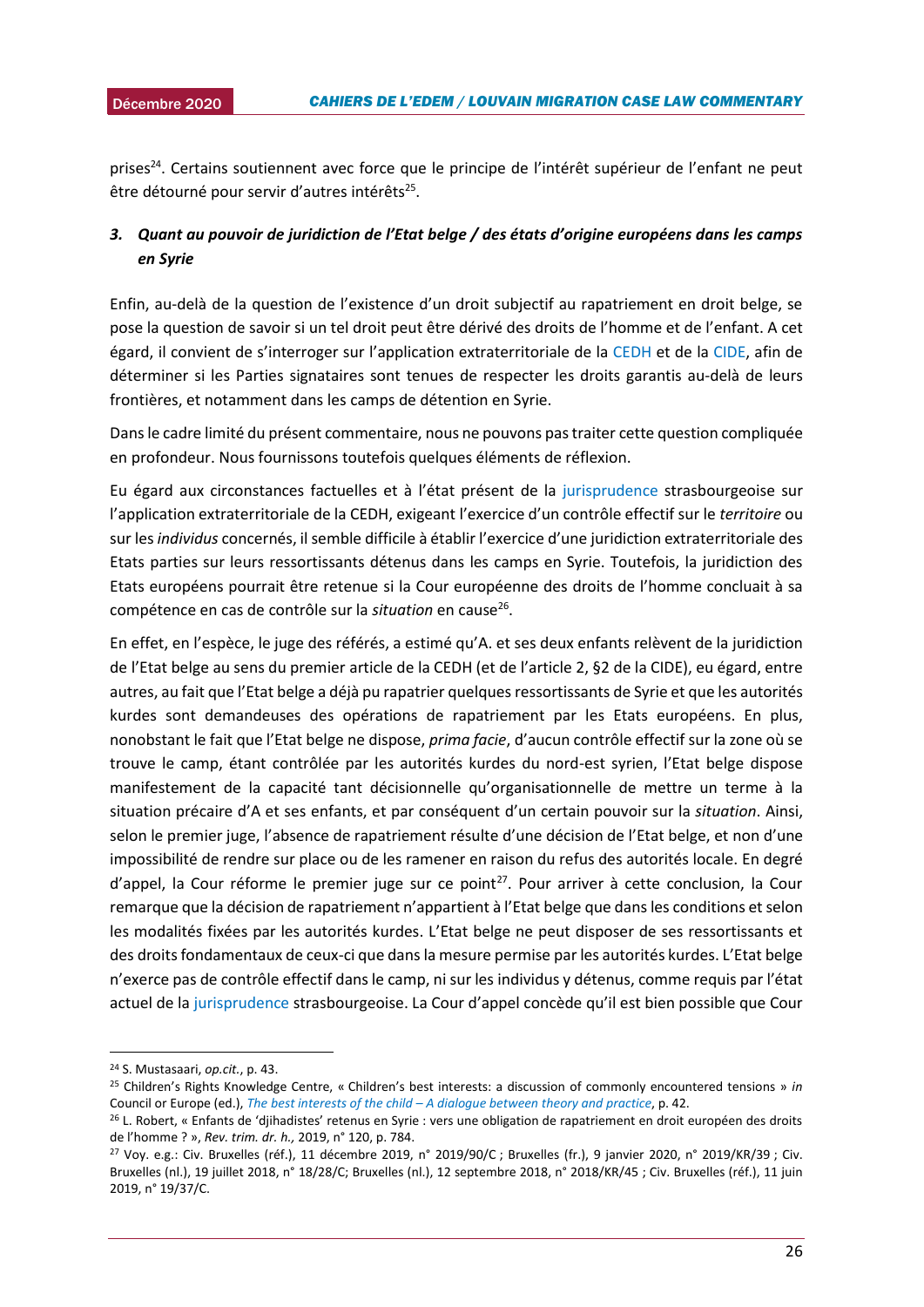européenne des Droits de l'Homme adapte [une autre approche](https://uclouvain.be/fr/instituts-recherche/juri/cedie/actualites/european-court-of-human-rights-gc-decision-on-admissibility-of-5-may-2020-m-n-and-others-v-belgium-appl-no-3599-18.html) dans le futur quant à l'application extraterritoriale de la CEDH.

Une [affaire similaire pendante](https://www.lefigaro.fr/international/rapatriement-d-enfants-de-djihadistes-un-recours-inedit-contre-la-france-devant-la-cedh-20190506) devant la Cour européenne des droits de l'homme pose précisément cette question.

Quant à l'existence d'un droit au rapatriement dérivé de l[a CIDE,](https://www.unicef.fr/sites/default/files/convention-des-droits-de-lenfant.pdf) le Comité des droits de l'enfant s'est déjà prononcé, dans une [décision de recevabilité](https://www.ejiltalk.org/wp-content/uploads/2020/12/CRC_C_85_D_79_2019_E-1.pdf), en faveur de l'application extraterritoriale de la CIDE. *L*e Comité estime que les enfants français qui se trouvent dans les camps gouvernés par les kurdes, relèvent bien de la juridiction française. Un Etat partie à la CIDE est présumé lié par l'obligation positive de protéger les droits de ses enfants nationaux au-delà de ses frontières, même dans les camps contrôlés par un groupe armé non étatique<sup>28</sup>.

## **C. Conclusion**

L'arrêt discuté, déduisant de notamment le principe de l'intérêt supérieur de l'enfant, l'existence, en droit belge, d'un droit subjectif au rapatriement de Syrie dans le chef des enfants belges peu importe leur âge, constitue un énorme pas en avant par rapport au sort des enfants concernés. Cela vaut en particulier pour les enfants de plus de 10 ans, qui ne relevaient pas de la [déclaration du](https://www.vrt.be/vrtnws/nl/2017/12/22/automatisch-terugkeerrecht-voor-kinderen-is-strijders-van-minder/)  [gouvernement belge](https://www.vrt.be/vrtnws/nl/2017/12/22/automatisch-terugkeerrecht-voor-kinderen-is-strijders-van-minder/) sur le rapatriement automatique des enfants belges de moins de 10 ans. Toutefois, pour les enfants nés en Syrie d'un parent belge il reste difficile à invoquer ce droit, à défaut de l'épreuve de leur nationalité belge.

Quant au rapatriement conjoint de l'enfant et sa mère, une évaluation, au cas par cas, de tous les intérêts en jeu s'impose.

Finalement, par rapport à l'existence éventuelle d'un droit au rapatriement dérivé de la CEDH ou/et la CIDE, soyons attentifs aux décisions attendues de la Cour européenne des droits de l'homme et du Comité des droits de l'enfant.

#### **D. Pour aller plus loin**

**Lire l'arrêt :** Bruxelles (fr.), 5 mars 2020, n° 2020/KR/60, *TJK*, 2020, n° 3, pp. 186 – 191.

#### **Jurisprudence :**

Comité des droits de l'enfant, décision de recevabilité, *[L.H., L.H., D.A, C.D. et A.F. c. France](https://www.ejiltalk.org/wp-content/uploads/2020/12/CRC_C_85_D_79_2019_E-1.pdf)*, 30 septembre 2020.

Bruxelles (fr.), 5 mars 2020, n° 2020/KR/3, *TJK*, 2020, n° 3, pp. 192 – 194.

Bruxelles (fr.), 9 janvier 2020, n° 2019/KR/39.

Civ. Bruxelles (réf.), 25 février 2020, n° 2020/13/C.

Civ. Bruxelles (réf.), 11 décembre 2019, n° 2019/90/C.

Civ. Bruxelles (réf.), 30 octobre 2019, n° 19/129/C, *JLMB*, 2019, n° 39, pp. 1862 – 1878.

**.** 

<sup>&</sup>lt;sup>28</sup> Voy. Sur cette affaire : M. Milanovic, « Repatriating the Children of Foreign Terrorist Fighters and the Extraterritorial [Application of Human Rights](https://www.ejiltalk.org/repatriating-the-children-of-foreign-terrorist-fighters-and-the-extraterritorial-application-of-human-rights/) », *EJIL:Talk!*, 10 novembre 2020.